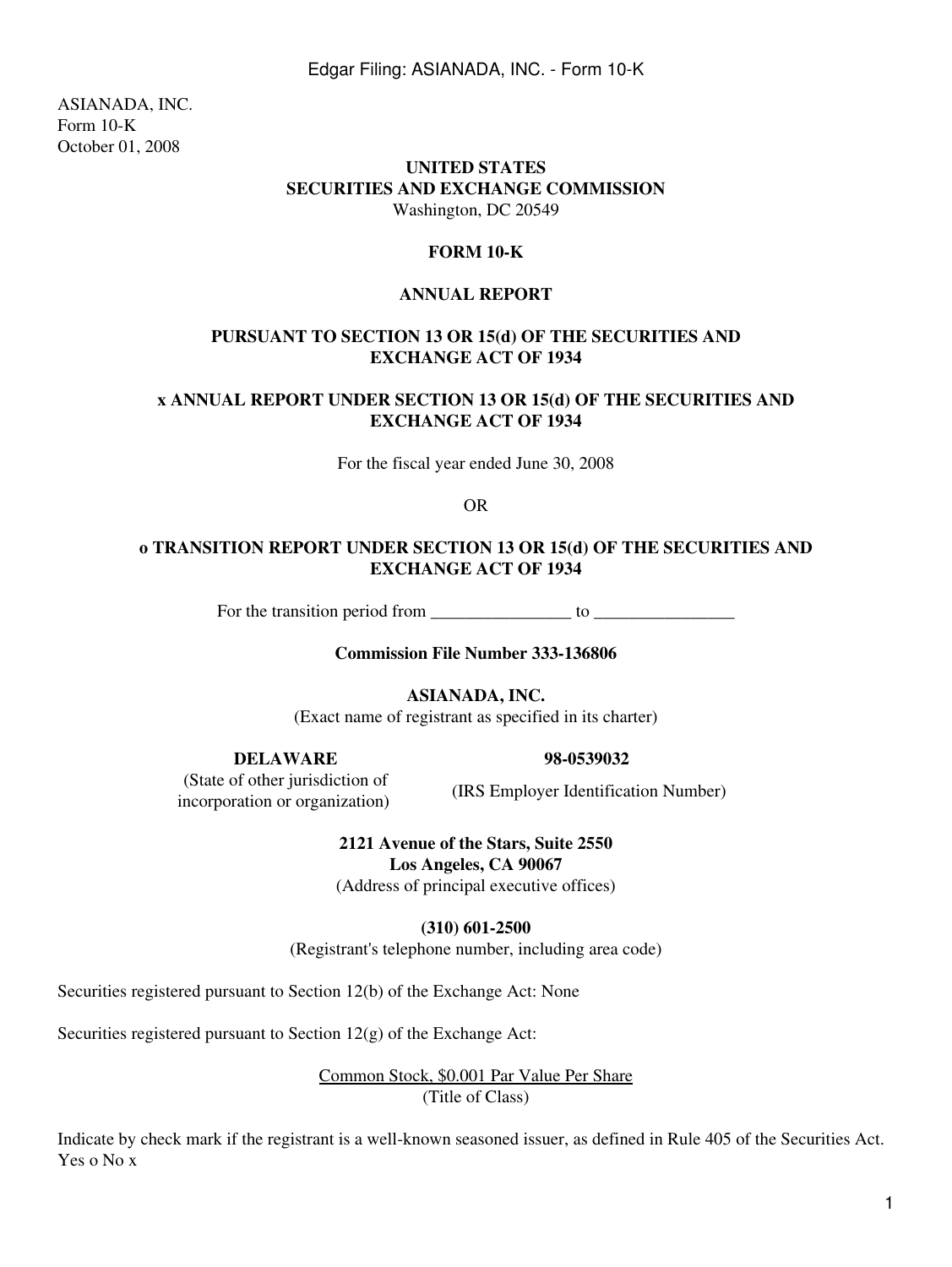Check whether the issuer is not required to file reports pursuant to Section 13 or Section 15(d) of the Exchange Act. Yes o No x

Check whether the issuer (1) filed all reports required to be filed by Section 13 or 15(d) of the Securities Exchange Act of 1934 during the past 12 months (or for such shorter period that the registrant was required to file such reports), and (2) has been subject to such filing requirements for the past 90 days. Yes x No o

Check if there is no disclosure of delinquent filers in response to Item 405 of Regulation S-B is not contained in this form, and no disclosure will be contained, to the best of registrant's knowledge, in definitive proxy or information statements incorporated by reference in Part III of this Form 10-KSB or any amendment of this Form 10-KSB. x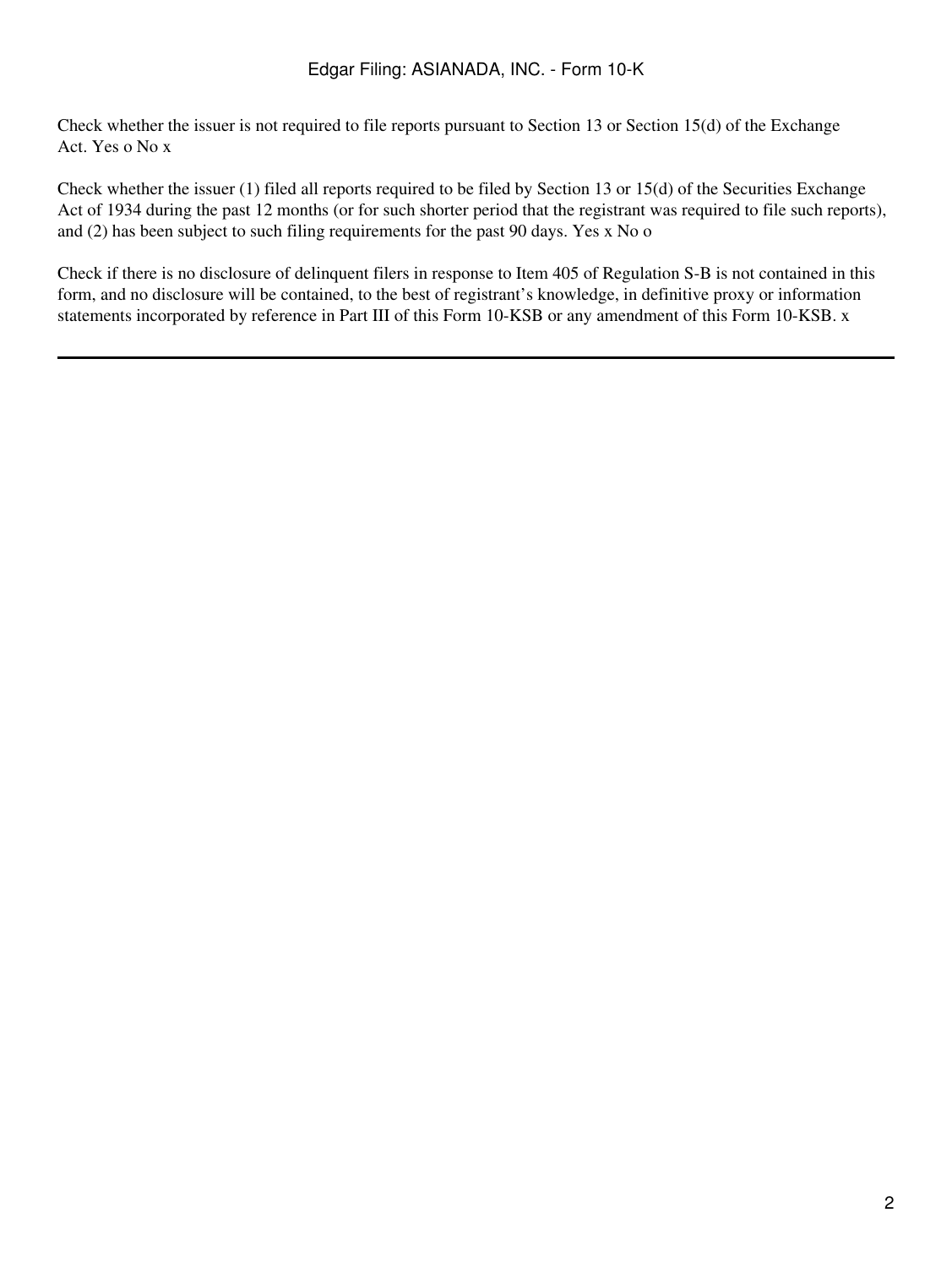Indicate by check mark whether the registrant is a large accelerated filer, an accelerated filer, a non-accelerated filer, or a smaller reporting company. See the definitions of "large accelerated filer," "accelerated filer" and "smaller reporting company" in Rule 12b-2 of the Exchange Act. (Check one):

| Large accelerated filer o   | Accelerated filer o | Non-accelerated filer o | [Do not check if a smaller] |
|-----------------------------|---------------------|-------------------------|-----------------------------|
| Smaller reporting company x |                     |                         | reporting company]          |

Indicate by check mark whether the registrant is a shell company (as defined in Rule 12b-2 of the Exchange Act). Yes x No o

 The aggregate market value of the voting and non-voting common equity held by non-affiliates of the registrant, computed by reference to the closing sales price for the registrant's common equity, as reported on the Over-the-Counter Bulletin Board, was \$1,454,400 as of February 6, 2008, the first trading date of its common stock.

As of September 30, 2008, there were 8,080,000 shares of common stock, par value \$0.001 per share, of the registrant outstanding.

### **DOCUMENTS INCORPORATED BY REFERENCE**

None.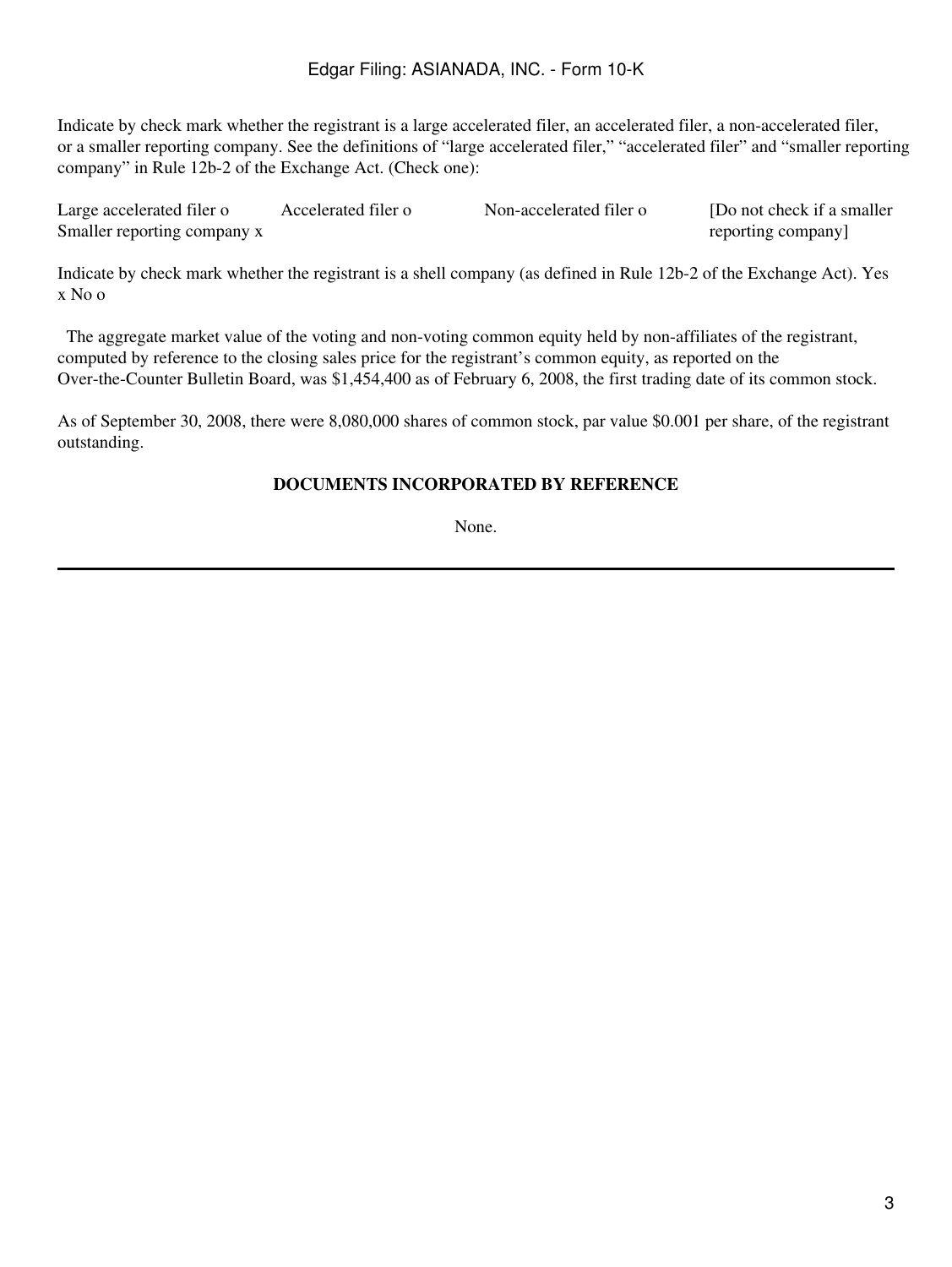Asianada, Inc.

### ANNUAL REPORT ON FORM 10-K FOR THE YEAR ENDED JUNE 30, 2008

# **TABLE OF CONTENTS**

| <b>PART I</b>   |                                                                                                                 |                |
|-----------------|-----------------------------------------------------------------------------------------------------------------|----------------|
| ITEM 1.         | <b>BUSINESS</b>                                                                                                 | $\mathbf{1}$   |
| ITEM 1A.        | <b>RISK FACTORS</b>                                                                                             | $\overline{2}$ |
| ITEM 2.         | <b>PROPERTIES</b>                                                                                               | $\overline{2}$ |
| ITEM 3.         | <b>LEGAL PROCEEDINGS</b>                                                                                        | $\overline{2}$ |
| ITEM 4.         | SUBMISSION OF MATTERS TO A VOTE OF SECURITY HOLDERS                                                             | $\overline{2}$ |
| <b>PART II</b>  |                                                                                                                 |                |
| ITEM 5.         | MARKET FOR REGISTRANT'S COMMON EQUITY, RELATED STOCKHOLDER<br>MATTERS AND ISSUER PURCHASES OF EQUITY SECURITIES | $\overline{2}$ |
| ITEM 6.         | <b>SELECTED FINANCIAL DATA</b>                                                                                  | $\overline{4}$ |
| ITEM 7.         | <b>MANAGEMENT'S DISCUSSION AND ANALYSIS OF FINANCIAL CONDITION</b><br>AND RESULTS OF OPERATION                  | $\overline{4}$ |
| ITEM 7A.        | QUANTITATIVE AND QUALITATIVE DISCLOSURES ABOUT MARKET RISK                                                      | 6              |
| ITEM 8.         | FINANCIAL STATEMENTS AND SUPPLEMENTARY DATA                                                                     | $\overline{7}$ |
| ITEM 9.         | <b>CHANGES IN AND DISAGREEMENTS WITH ACCOUNTANTS ON ACCOUNTING</b><br>AND FINANCIAL DISCLOSURE                  | 8              |
| ITEM 9A(T).     | <b>CONTROLS AND PROCEDURES</b>                                                                                  | 8              |
| ITEM 9B.        | <b>OTHER INFORMATION</b>                                                                                        | 8              |
| <b>PART III</b> |                                                                                                                 |                |
| <b>ITEM 10.</b> | DIRECTORS, EXECUTIVE OFFICERS AND CORPORATE GOVERNANCE                                                          | 8              |
| ITEM 11.        | <b>EXECUTIVE COMPENSATION</b>                                                                                   | 10             |
| <b>ITEM 12.</b> | SECURITY OWNERSHIP OF CERTAIN BENEFICIAL OWNERS AND<br>MANAGEMENT AND RELATED STOCKHOLDER MATTERS               | 10             |
| ITEM 13.        |                                                                                                                 | 11             |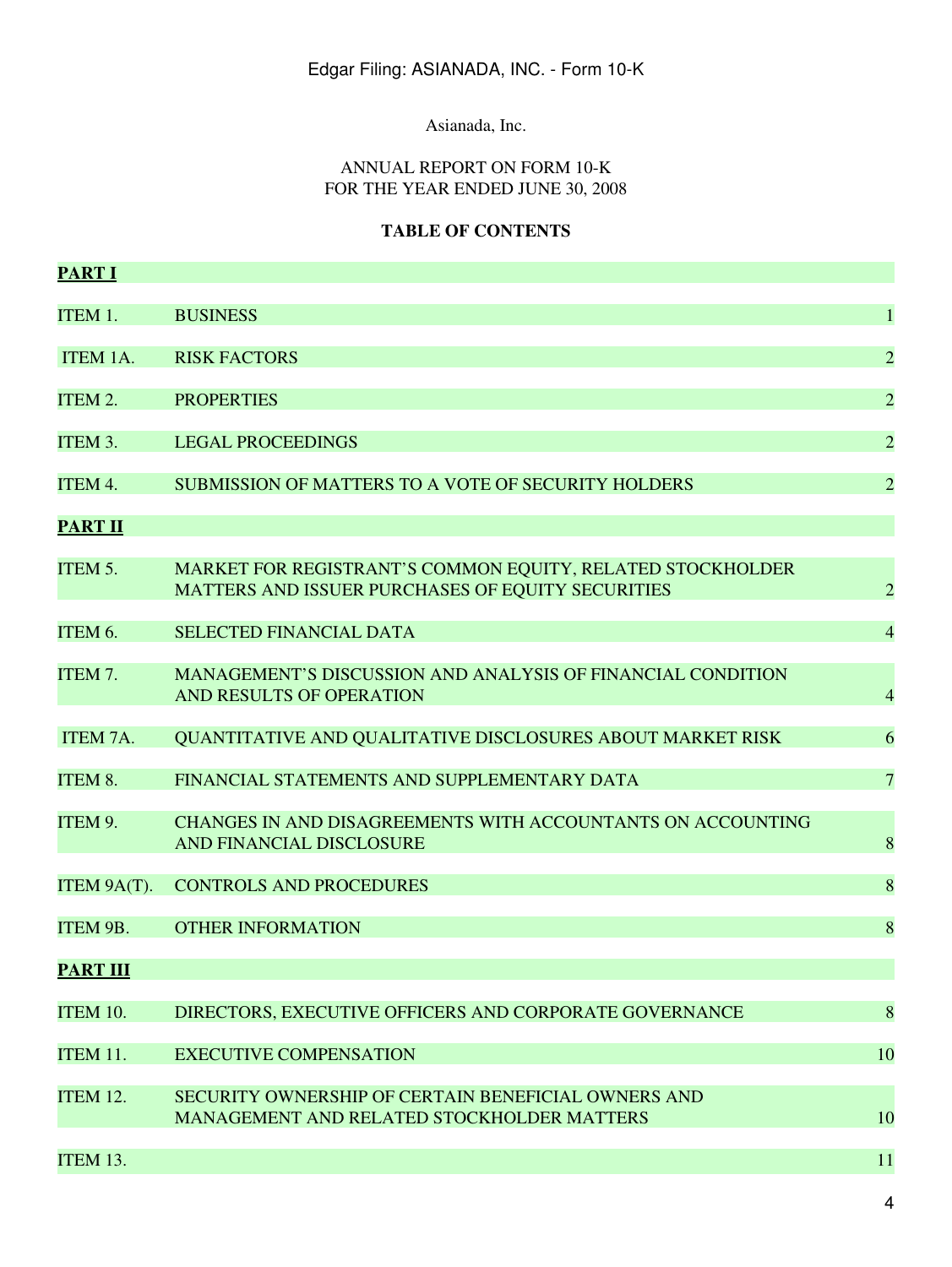|                 | <b>CERTAIN RELATIONSHIPS AND RELATED TRANSACTIONS, AND DIRECTOR</b><br><b>INDEPENDENCE</b> |    |
|-----------------|--------------------------------------------------------------------------------------------|----|
| <b>ITEM 14.</b> | PRINCIPAL ACCOUNTANT FEES AND SERVICES                                                     | 12 |
| <b>PART IV</b>  |                                                                                            |    |
| <b>ITEM 15.</b> | <b>EXHIBITS AND FINANCIAL STATEMENT SCHEDULES</b>                                          | 13 |
|                 | <b>SIGNATURES</b>                                                                          | 14 |
|                 |                                                                                            |    |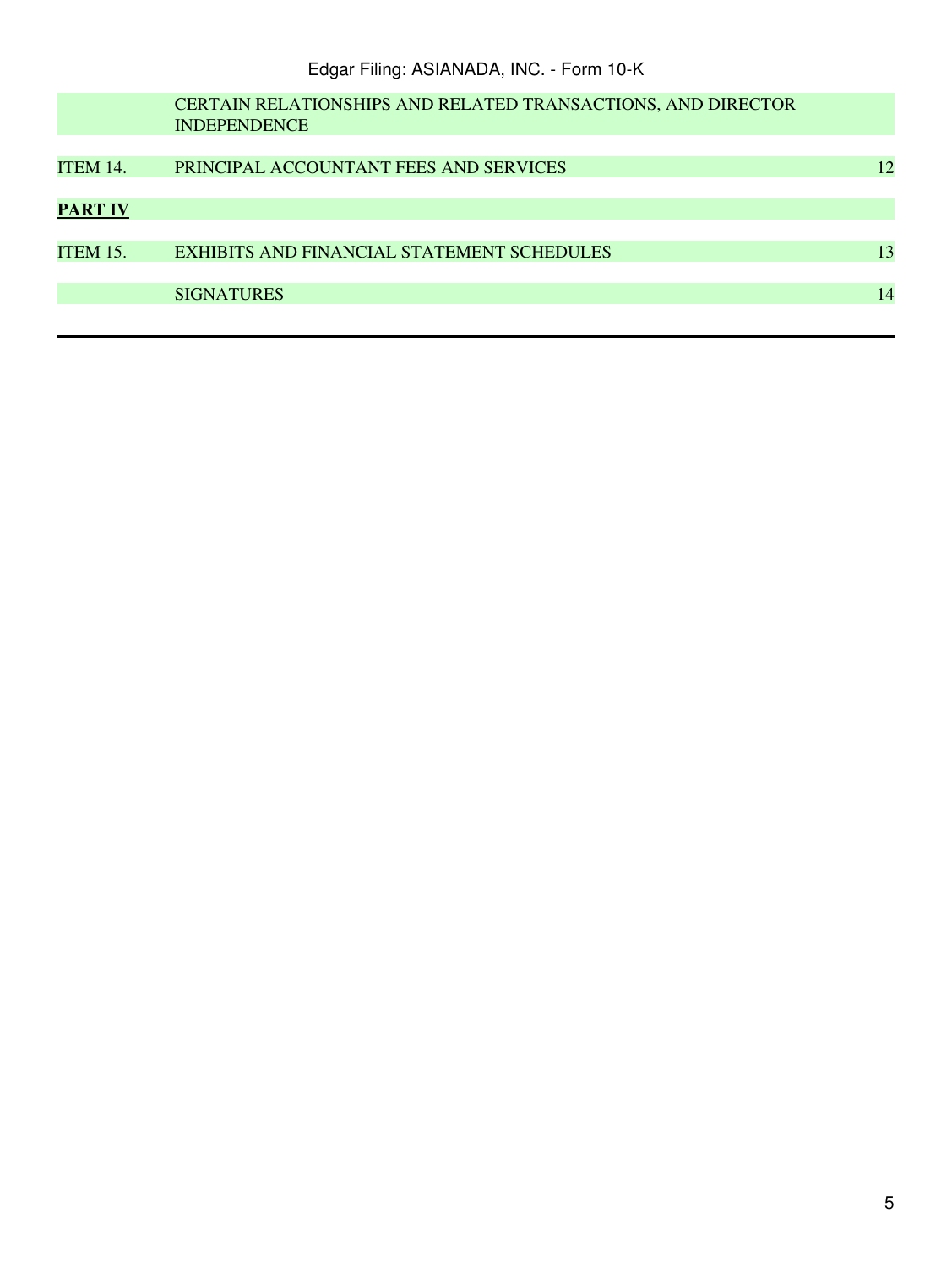# **PART I**

# **ITEM 1. BUSINESS**

### **History and Organization**

Asianada, Inc. (the "Company") was incorporated in the State of Nevada on February 17, 2006, as an exploration stage company. The Company was engaged in acquiring and exploring mineral properties until June 15, 2007, when this activity was abandoned, and the Company has been inactive since then.

On June 15, 2007, Trinad Capital Master Fund, Ltd., an exempted Cayman Island Company, with an address at 2121 Avenue of the Stars, Suite 2550, Los Angeles, California 90067 ("TCMF"), entered into a Securities Purchase Agreement (the "Agreement") with certain stockholders, (the "Stockholders") of the Company. Pursuant to the terms of the Agreement, the Stockholders sold 7,595,200 shares (the "Shares") of the Company's Common Stock, par value \$0.001 per share ("Common Stock"), representing 94% of the issued and outstanding Common Stock as of June 15, 2007 (the "Closing"), to TCMF. In consideration of the purchase of the Shares, TCMF paid at Closing the total sum of seven hundred thousand dollars (\$700,000), pursuant to and in accordance with the terms of the Agreement. The source of these funds was TCMF's working capital. The sale of the shares to TCMF, an accredited investor, was made pursuant to the exemptions from registration afforded by Section 4(1) of the Securities Act of 1933, as amended.

On August 17, 2007, written consents from the Stockholders representing a majority of the Company's outstanding shares of Common Stock approved (1) the reincorporation (the "Reincorporation") of Asianada, Inc., a Nevada Company ("Asianada-Nevada"), in Delaware by merger with and into its wholly-owned, newly formed Delaware subsidiary, Asianada, Inc. ("Asianada-Delaware"), and (2) the adoption of the Company's 2007 Employee, Director and Consultant Stock Plan (the "2007 Plan").

The Reincorporation was effective on September 27, 2007 and resulted in the following:

·the Company being governed by the laws of the State of Delaware and by a new Certificate of Incorporation and new Bylaws prepared in accordance with Delaware law;

·the Company's authorized capital stock changed from 75,000,000 shares of authorized capital stock, all of which were Common Stock, with a par value of \$0.001 per share, to 80,000,000 shares of authorized capital stock, consisting of 75,000,000 shares of Common Stock, par value \$0.001 per share, and 5,000,000 shares of "blank check" Preferred Stock (the "Preferred Stock"), par value \$0.001 per share, with the right conferred upon the Board of Directors to set the dividend, voting, conversion, liquidation and other rights, as well as the qualifications, limitations and restrictions with respect to the Preferred Stock as the Board of Directors may determine from time to time;

·the persons currently serving as officers and directors of the Company continued to serve in their respective capacities after the Reincorporation; and

#### · Asianada-Delaware:

o succeeded to all of the rights, privileges, immunities and powers of the Company;

o acquired and possessed all of the property of the Company whether real, personal or mixed; and oassumed all of the debts, liabilities, obligations and duties of the Company. Asianada-Delaware was the surviving Company and operates under the name "Asianada, Inc."

Under the 2007 Plan, employees, directors and consultants of the Company (the "Eligible Participants") may be issued stock awards as compensation for their services to the Company. The 2007 Plan authorizes and entitles the Company to issue to Eligible Participants awards to purchase up to 1,000,000 shares of Common Stock. The 2007 Plan became effective as of September 27, 2007, and will continue in effect until August 17, 2017.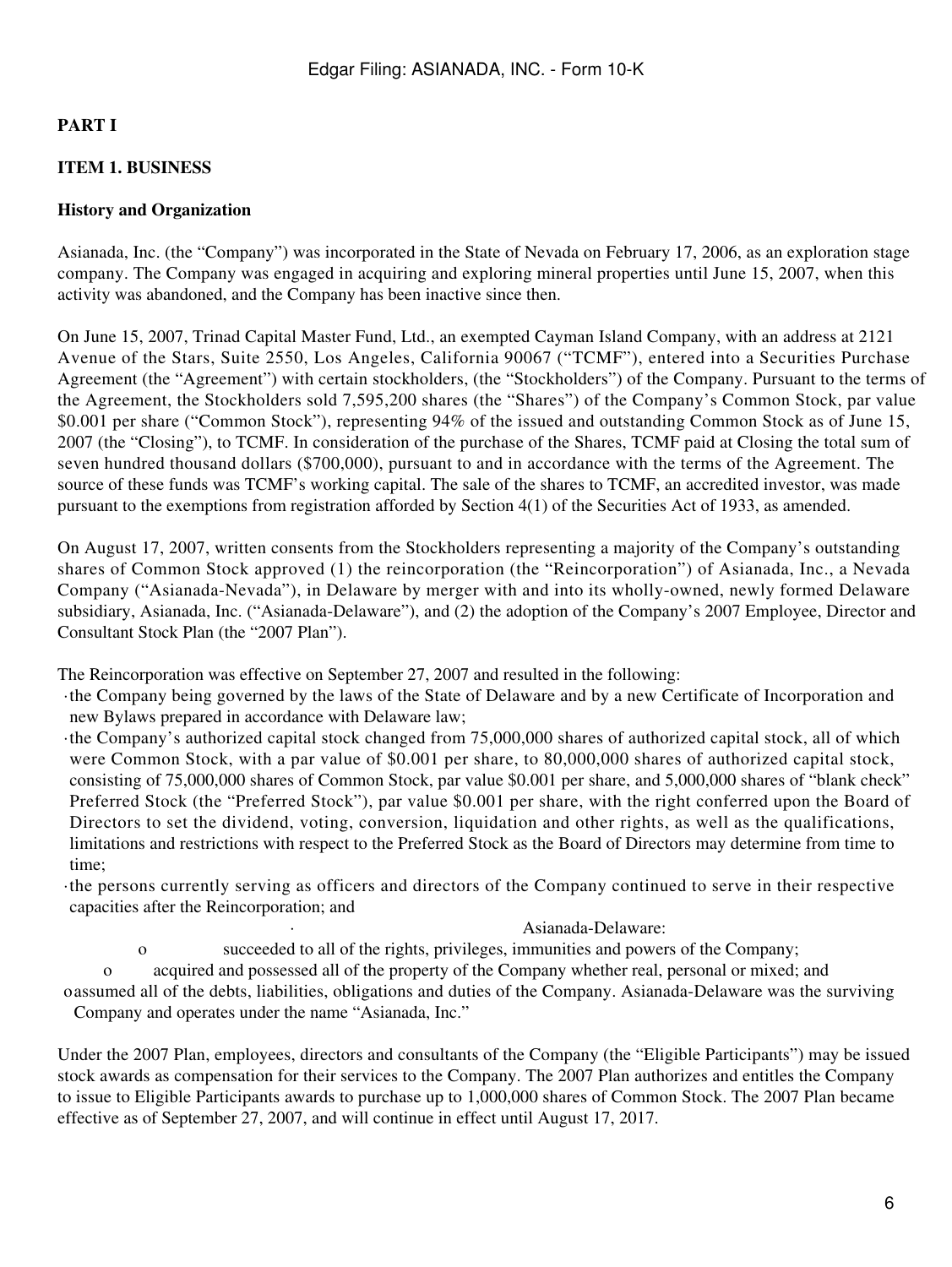The 2007 Plan provides that no participant may receive awards of more than 250,000 shares of Common Stock in any fiscal year. Shares of Common Stock reserved for awards under the 2007 Plan that are forfeited or are canceled will be added back to the share reserve available for future awards. However, shares of Common Stock tendered in payment for an award or shares of Common Stock withheld for taxes will not be available again for grant.

The executive office of the Company is now located at 2121 Avenue of the Stars, Suite 2550, Los Angeles, California 90067. Its telephone number is (310) 601-2500. Robert S. Ellin is the Company's President and Chief Executive Officer, Jay A. Wolf is the Company's Secretary and Charles Bentz is the Company's Chief Financial Officer. Robert S. Ellin, Barry I. Regenstein and Jay Wolf are the Company's Directors.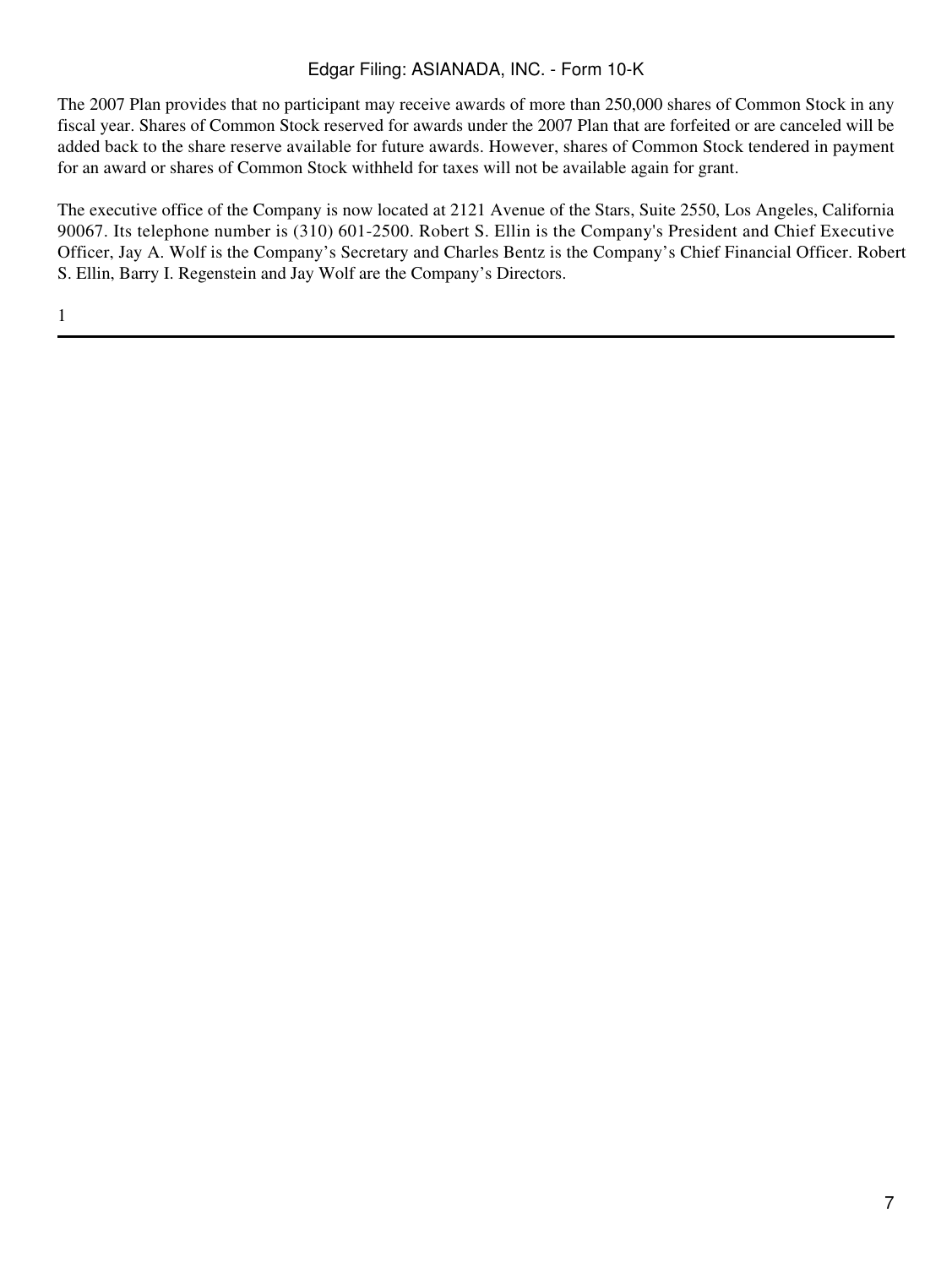### **Competition**

The Company's primary goal is the acquisition of a target company or business seeking the advantages of being a publicly held company (a "Business Combination"). The Company faces substantial competition from other shell companies with the same objectives. The Company is in a highly competitive market for a small number of business opportunities, which could reduce the likelihood of consummating a successful Business Combination. A large number of established and well-financed entities, including small public companies and venture capital firms, are active in mergers and acquisitions of companies that may be desirable target candidates for the Company. Nearly all these entities have significantly greater financial resources, technical expertise and managerial capabilities than the Company; consequently, the Company will be at a competitive disadvantage in identifying possible business opportunities and successfully completing a Business Combination. These competitive factors may reduce the likelihood of the Company identifying and completing a successful Business Combination.

### **Employees**

Other than Robert S. Ellin, the chief executive officer, Jay A. Wolf, the secretary, and Charles Bentz, the chief financial officer, the Company currently has no employees.

### **ITEM 1A. RISK FACTORS**

Not applicable as the Company is a smaller reporting company.

### **ITEM 2. PROPERTIES**

On May 1, 2008, the Company executed a lease agreement with Trinad Management, LLC ("Trinad"), an affiliate of TCMF, pursuant to which the Company agreed to a month-to-month sublease of fifteen percent (15%) of the current premises leased by Trinad from Irvine Company in the amount of \$3,500 per month.

### **ITEM 3. LEGAL PROCEEDINGS**

Currently, the Company is not the subject of any legal proceedings.

# **ITEM 4. SUBMISSION OF MATTERS TO A VOTE OF SECURITY HOLDERS**

No matters were submitted to a vote of security holders through the solicitation of proxies or otherwise during the fourth quarter of the year ended June 30, 2008.

### **PART II**

### **ITEM 5. MARKET FOR REGISTRANT'S COMMON EQUITY, RELATED STOCKHOLDER MATTERS AND ISSUER PURCHASES OF EQUITY SECURITIES**

#### **Market Information**

The Company's Common Stock is quoted on the Over-the-Counter Bulletin Board maintained by the National Association of Securities Dealers.

Any investor who purchases the Company's Common Stock is not likely to find any liquid trading market for the Common Stock and there can be no assurance that any liquid trading market will develop.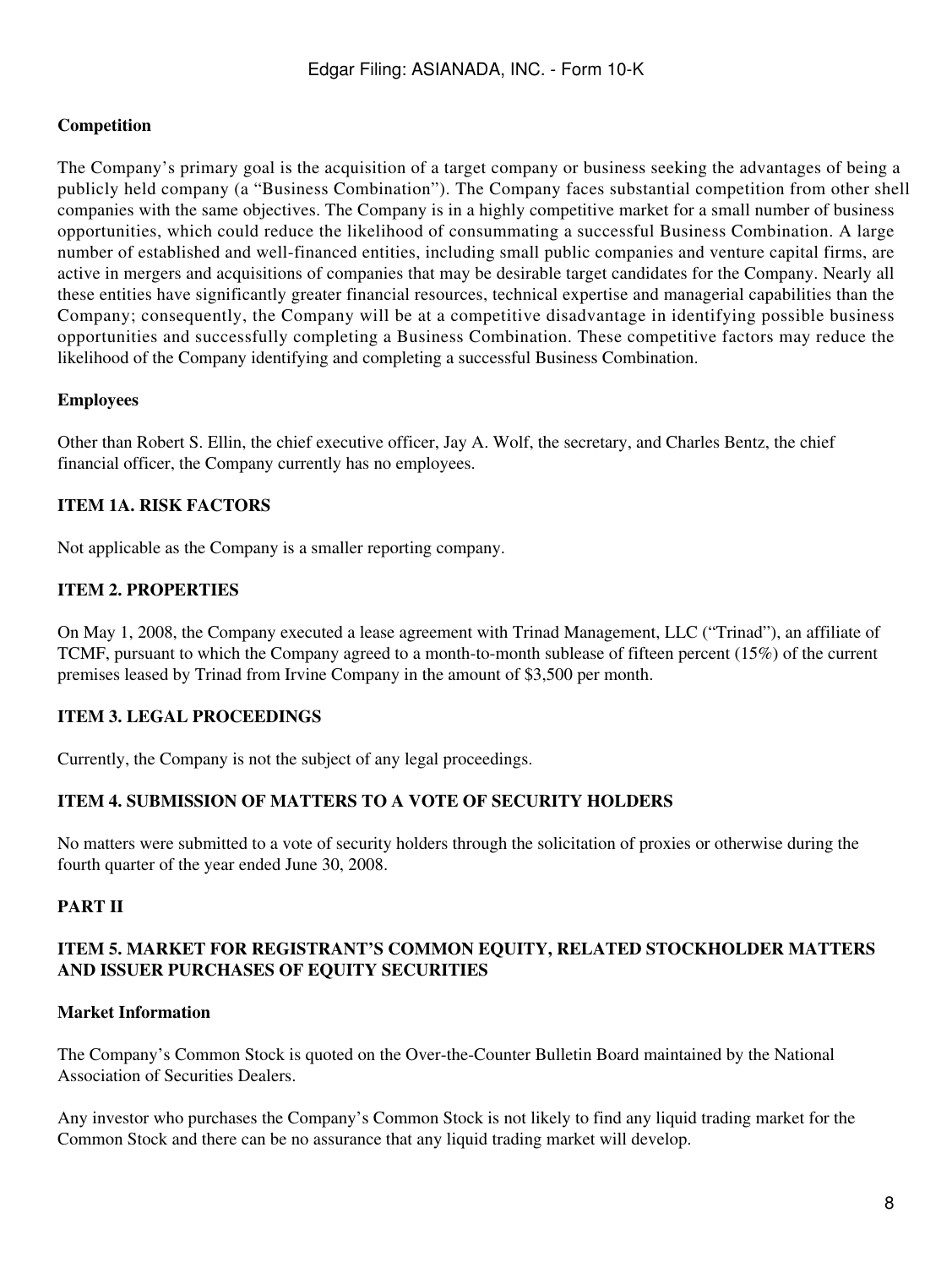The following table reflects the high and low closing quotations of the Company's Common Stock for the year ended June 30, 2008. There was no trading of the Company's Common Stock during the year ended June 30, 2007 through February 5, 2008.

| Year Ended June 30, 2008 | <b>High</b>              | Low  |
|--------------------------|--------------------------|------|
| First quarter            | N/A                      | N/A  |
| Second quarter           | N/A                      | N/A  |
| Third quarter            | \$<br>3.00 $\frac{1}{2}$ | 2.50 |
| Fourth quarter           | \$<br>$2.50*$            | 2.50 |
|                          |                          |      |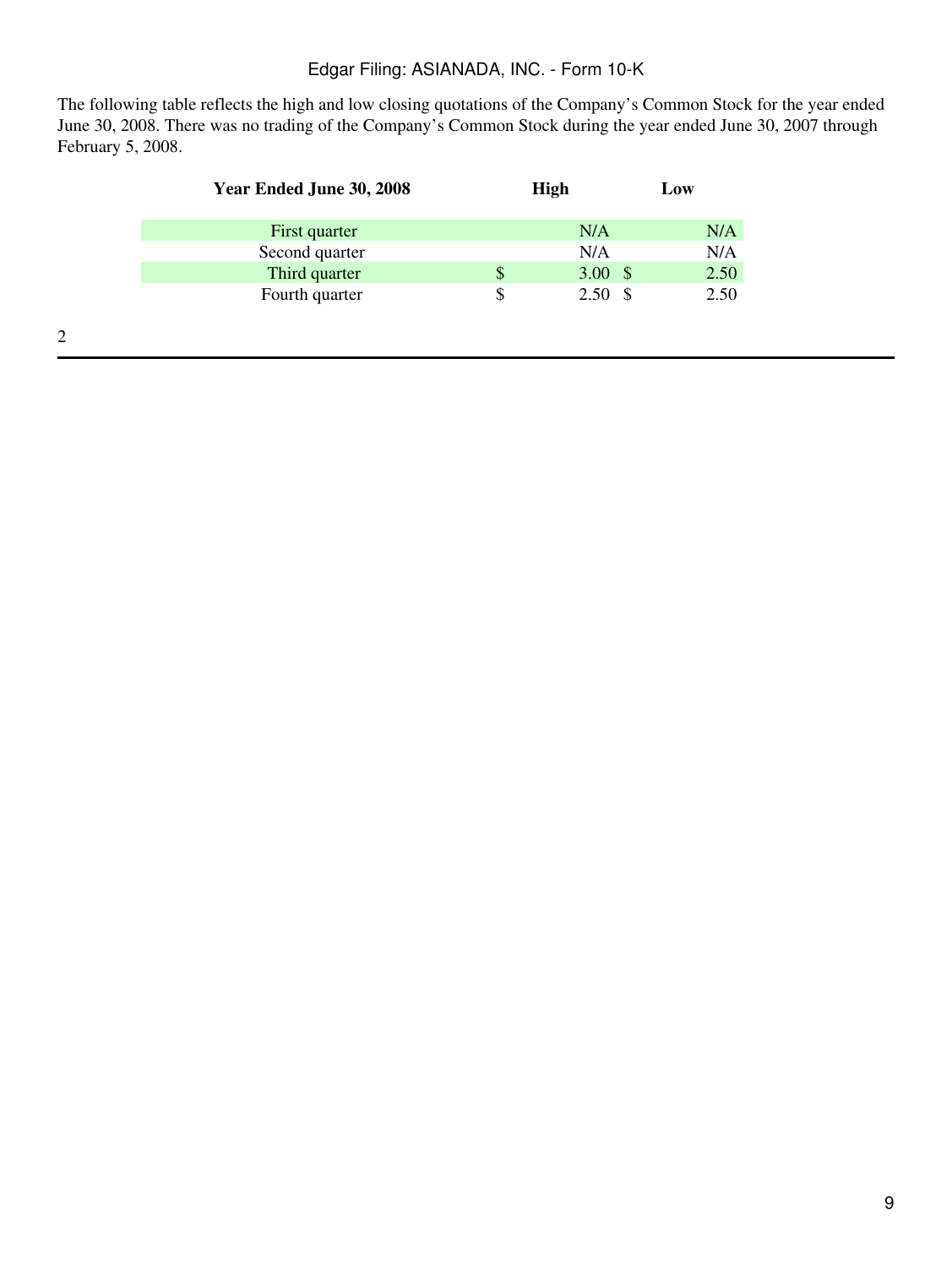There has never been a public trading market for any of the Company's securities other than its Common Stock.

There have been no recent sales of unregistered equity securities during the period for which this report is presented or any such issuances have been previously reported on a Current Report on Form 8-K.

### **Common Stock**

The Company's authorized capital stock consists of 80,000,000 shares of capital stock, of which 75,000,000 are shares of Common Stock. The holders of the Company's Common Stock:

- ·have equal ratable rights to dividends from funds legally available if and when declared by the Company's Board of Directors;
- ·have a ratable right to any assets remaining after a corporate bankruptcy. It is most likely that such an event will cancel the existing equity shares. This happens in bankruptcy cases because secured and unsecured creditors are paid from the company's assets before Common stockholders and in situations where shareholders do participate in the plan, these shares are usually subject to substantial dilution;
- ·do not have preemptive, subscription or conversion rights and there are no redemption or sinking fund provisions or rights; and
- ·are entitled to one non-cumulative vote per share for each and every matter (as that term may from time to time be defined by the Company's Board of Directors), on which stockholders may vote.

### **Preferred Stock**

The Company's Certificate of Incorporation authorizes the issuance of up to 5,000,000 shares of Preferred Stock.

#### **Non-cumulative voting**

Holders of shares of the Company's Common Stock do not have cumulative voting rights, which means that the holders of more than 50% of the outstanding shares, voting for the election of directors, can elect all of the directors to be elected, if they so choose, and, in that event, the holders of the remaining shares will not be able to elect any of the Company's directors.

### **Cash dividends**

Since the Company's inception, it has not declared or paid any cash dividends to stockholders. The declaration of any future cash dividend will be at the discretion of the Company's Board of Directors and will depend upon the earnings, if any, the capital requirements and financial position, the general economic conditions, and other pertinent conditions of the Company. It is the Company's present intention not to pay any cash dividends in the foreseeable future, but rather to reinvest earnings, if any, in its business operations.

#### **Holders**

As of September 30, 2008, there were 5 holders of record of the Company's Common Stock.

### **Stock Transfer Agent**

The stock transfer agent for the Company's securities is Island Stock Transfer, 100 Second Avenue South, Suite 300N, St. Petersburg, Florida, 33701.

### **Equity Compensation Plan Information**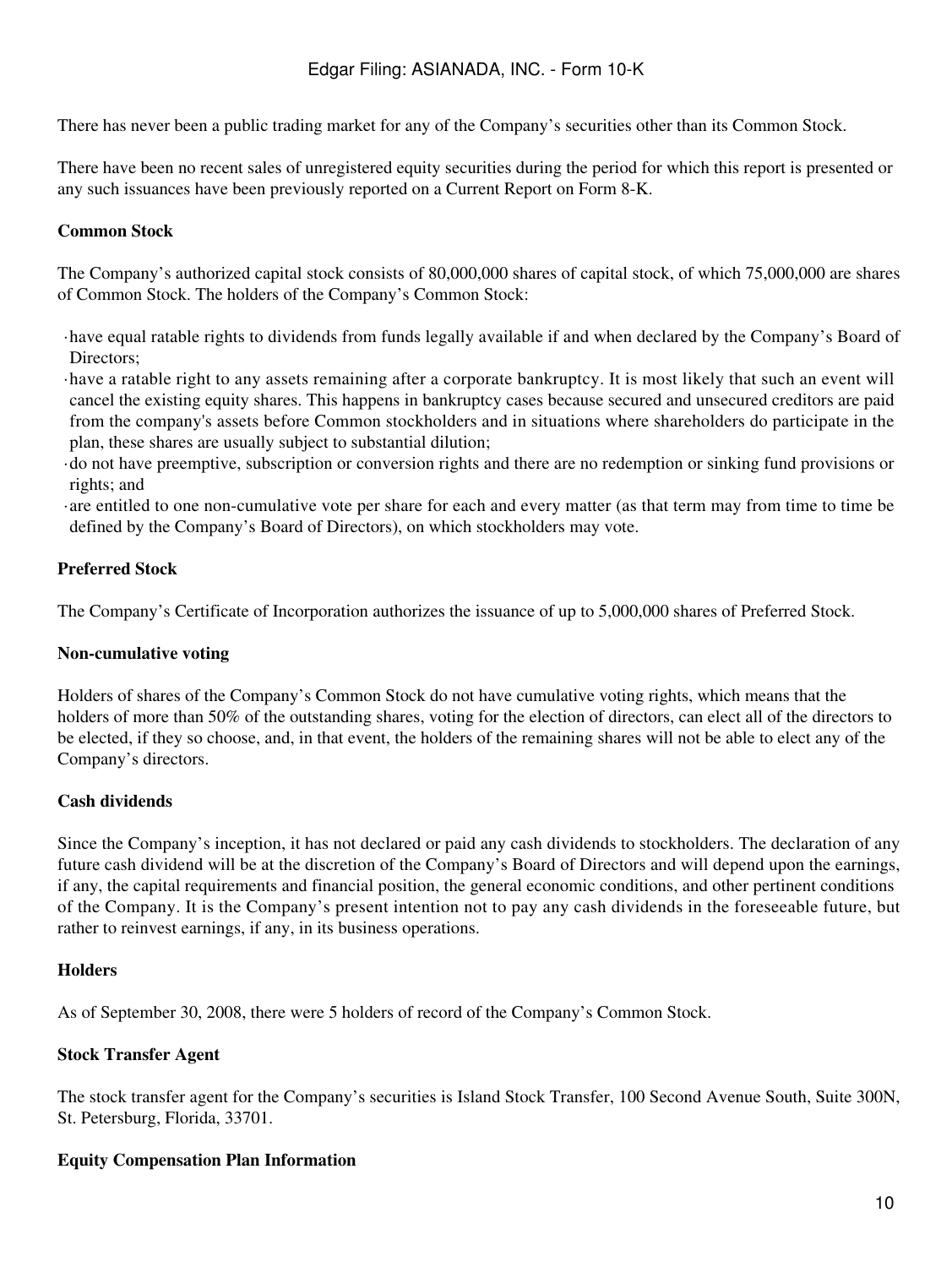The following table provides certain aggregate information with respect to all of the Company's equity compensation plans in effect as of September 30, 2008:

|                                           |                                                                       |                                              | Number of Securities         |
|-------------------------------------------|-----------------------------------------------------------------------|----------------------------------------------|------------------------------|
|                                           |                                                                       |                                              | Remaining Available for      |
|                                           |                                                                       |                                              | <b>Future Issuance Under</b> |
|                                           | Number of Securities to Weighted Average Equity Compensation          |                                              |                              |
|                                           | Issued Upon Exercise of Exercise Price of Plans (excluding securities |                                              |                              |
| <b>Plan Category</b>                      | <b>Outstanding Options</b>                                            | Outstanding Optiones lected in first column) |                              |
| <b>Equity Compensation Plans Approved</b> |                                                                       |                                              |                              |
| by Securityholders (1)                    | 450,000 \$                                                            | 0.09                                         | 550,000                      |
| <b>Equity Compensation Plans not</b>      |                                                                       |                                              |                              |
| Approved by Securityholders               |                                                                       |                                              |                              |
| Total                                     | 450,000 \$                                                            | 0.09                                         | 550,000                      |

(1)These options were issued pursuant to the 2007 Plan. Under the 2007 Plan, Eligible Participants may be issued stock awards as compensation for their services to the Company. The 2007 Plan authorizes and entitles the Company to issue to Eligible Participants awards to purchase up to 1,000,000 shares of Common Stock.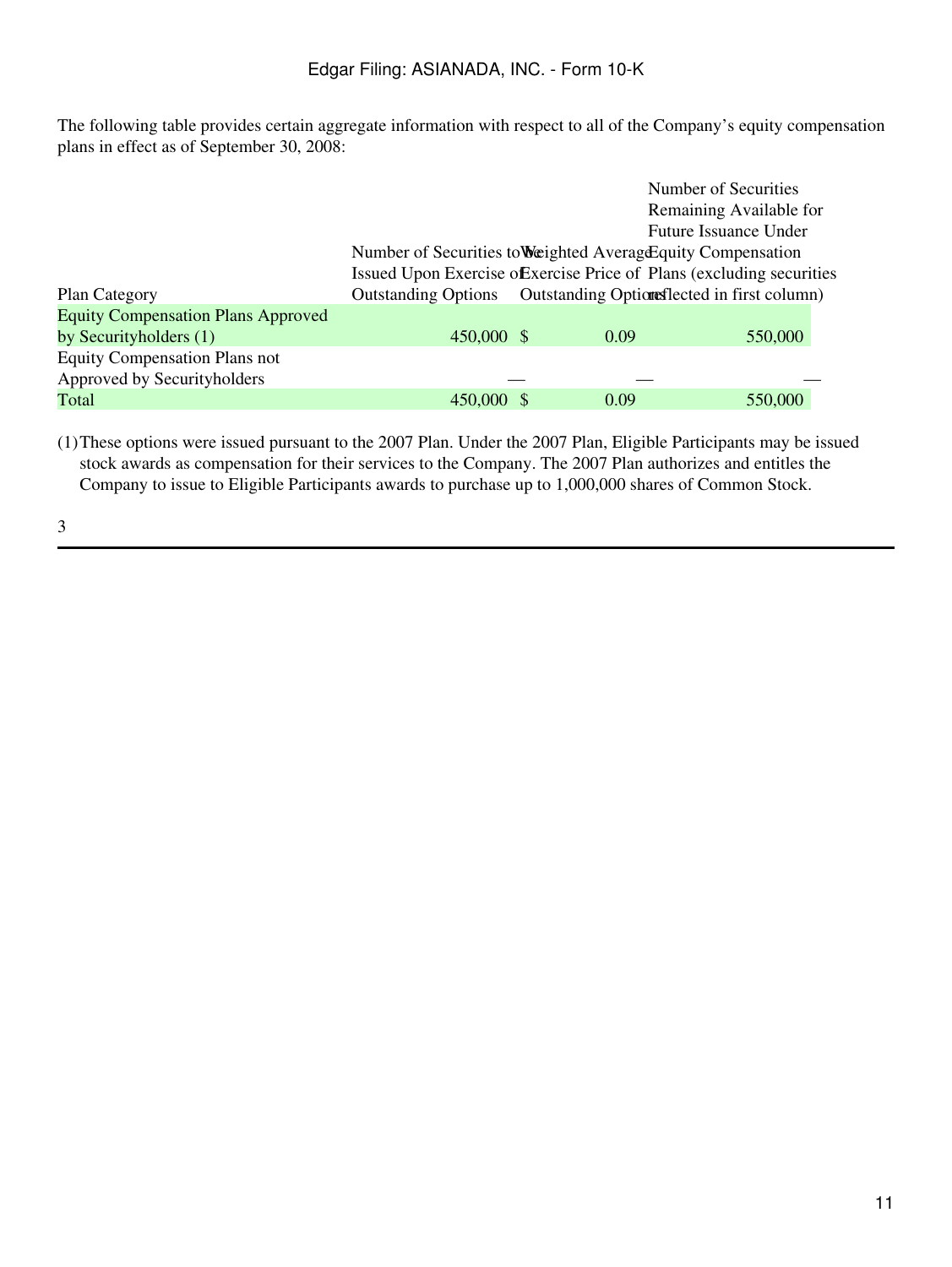### **Recent Sales of Unregistered Securities**

None.

**Issuer Purchases of Equity Securities**

None.

### **ITEM 6. SELECTED FINANCIAL DATA**

Not applicable as the Company is a smaller reporting company.

# **ITEM 7. MANAGEMENT'S DISCUSSION AND ANALYSIS OF FINANCIAL CONDITION AND RESULTS OF OPERATION**

The following discussion should be read in conjunction with, and is qualified in its entirety by, the Financial Statements and the Notes thereto included in this report. This discussion contains certain forward-looking statements that involve substantial risks and uncertainties. When used in this report, the words "anticipate," "believe," "estimate," "expect" and similar expressions as they relate to the Company's management or the Company are intended to identify such forward-looking statements. The Company's actual results, performance or achievements could differ materially from those expressed in, or implied by, these forward-looking statements. Historical operating results are not necessarily indicative of the trends in operating results for any future period.

### **MANAGEMENT'S PLAN OF OPERATION**

At present, the Company has no sources of revenue and has no specific business plan or purpose. The Company's general business plan is to seek a Business Combination. As a result, the Company is a "Blank Check" or "Shell" company. Many states have enacted statutes, rules and regulations limiting the sale of securities of Shell companies in their respective jurisdictions. Management does not intend to undertake any efforts to cause a market to develop in the Company's securities until such time as the Company has successfully implemented a specific business plan and closed on a suitable Business Combination.

To date, no such Business Combination has been identified and the Company is therefore subject to a number of risks, including:

· that any Business Combination completed by the Company may turn out to be unsuccessful; ·the Company's investors will not know what operating business, if any, will be acquired, including the particular

industry in which the business operates, and whether the requisite financing could have a dilutive effect on the Company's present stockholders;

· the historical operations of a specific business opportunity may not necessarily be indicative of future potential;

the Company may acquire a company in the early stage of development causing it to incur further risks;

·the Company may be dependent upon the management of an acquired business which has not proven its abilities or effectiveness;

·minority shareholders will control the business operations of the Company and this may prevent the Board of Directors from taking actions for and in the interests of the majority shareholders; and

·the Company's Common Stock will likely be thinly traded, and the public market may provide little or no liquidity for holders of the Company's Common Stock.

The Company may enter into definitive agreements with a wide variety of private businesses without limitation as to their industries or revenues. It is not possible at this time to predict when, if ever, we will enter into a Business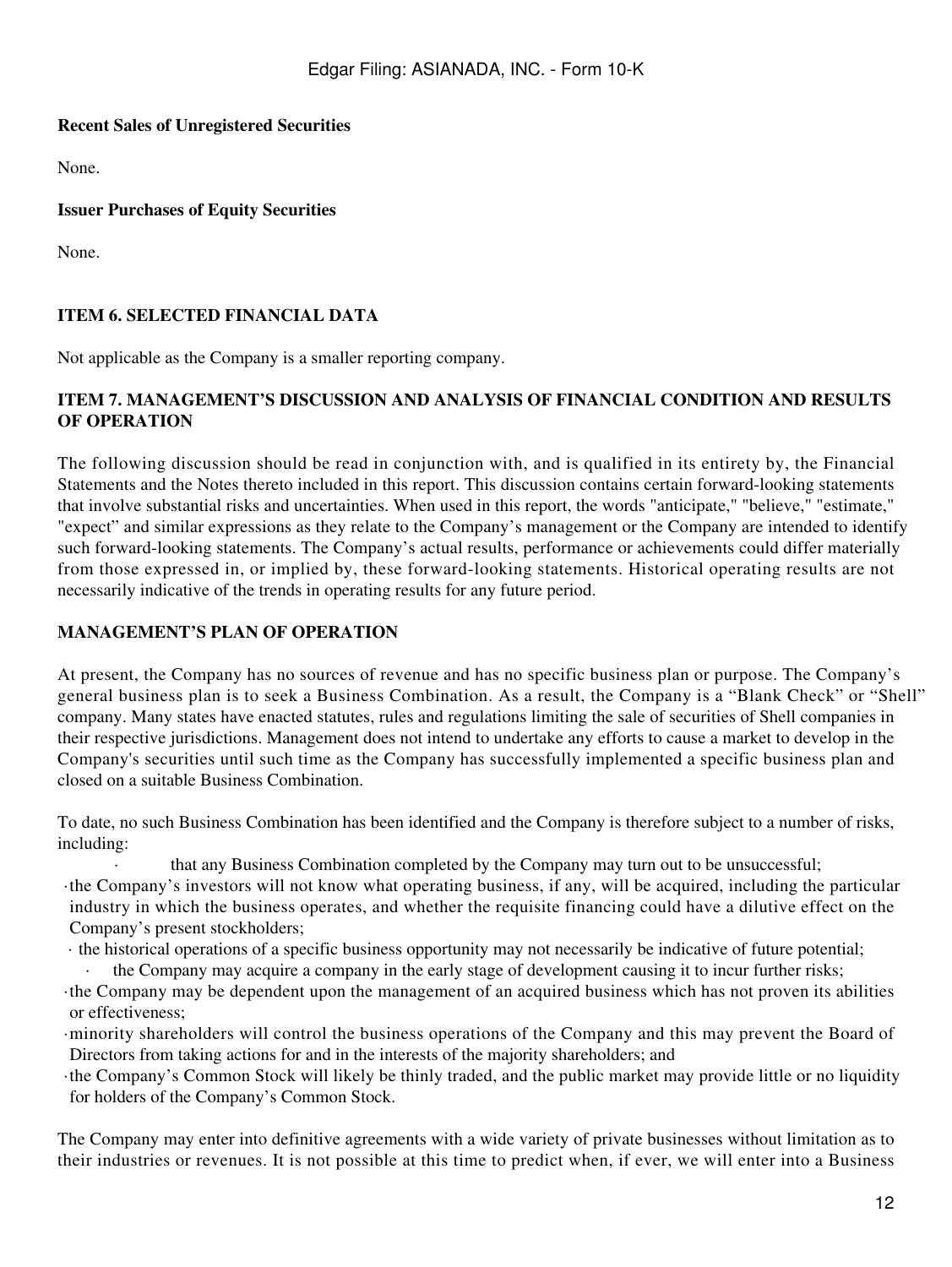Combination with any such private company or the industry or the specific operating history, revenues, future prospects or other characteristics of any such company. TCMF intends to raise capital to make us a more attractive acquisition vehicle and then seek a suitable merger candidate. TCMF has not identified anyone for acquisition at this time.

# **RESULTS OF OPERATIONS**

### *Year ended June 30, 2008 compared to the year ended June 30, 2007*

The Company had a net loss of \$542,690 for the year ended June 30, 2008 compared to a net loss of \$44,190 for the year ended June 30, 2007, primarily due to incurred administration costs.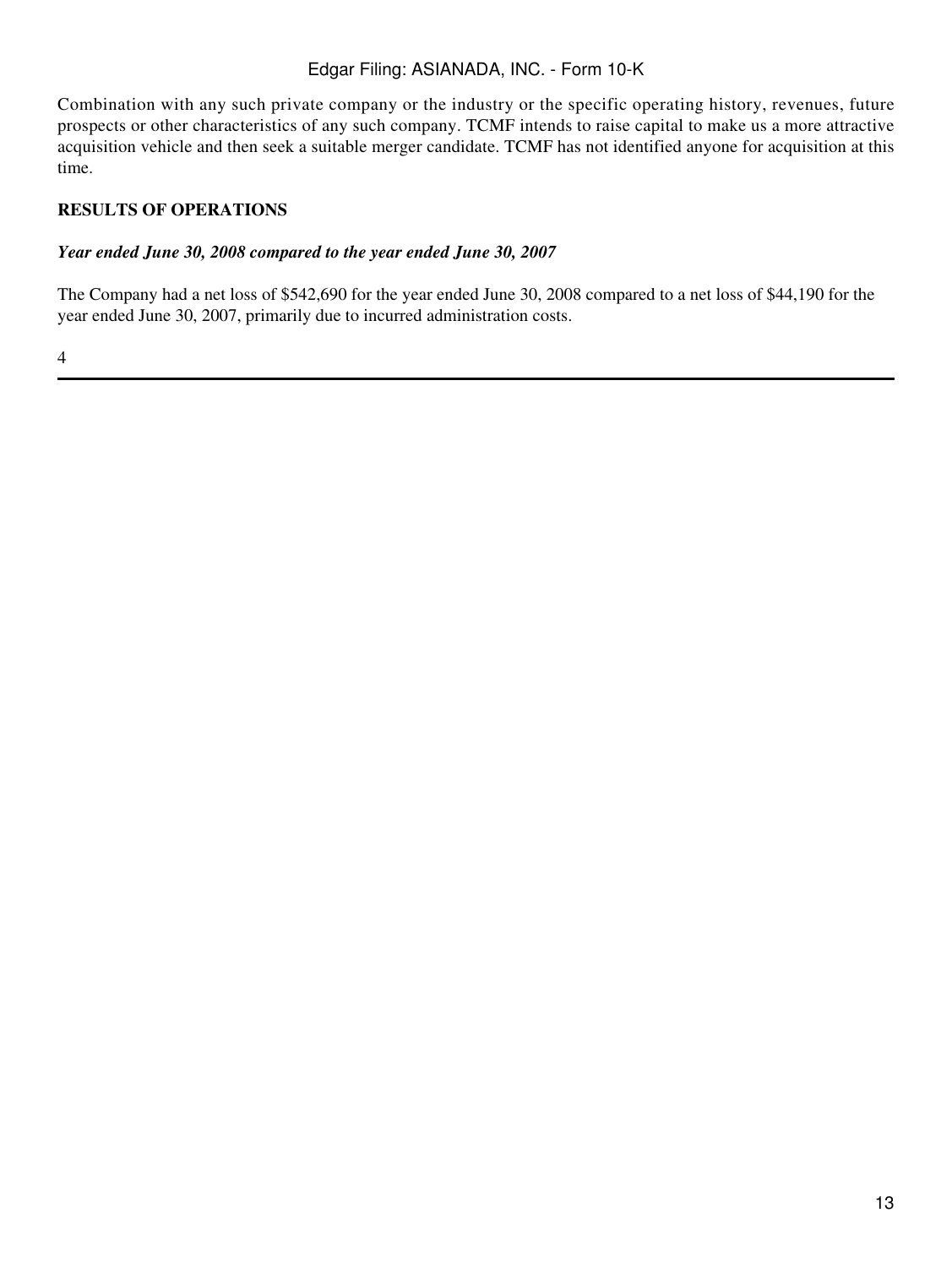# **LIQUIDITY AND CAPITAL RESOURCES**

As of the date of this report, the Company has yet to generate any revenues from its business activities.

On August 1, 2008, the Company entered into an amendment ("Amendment No. 3") to that certain letter agreement with TCMF, dated as of July 11, 2007, as subsequently amended on November 15, 2007 and April 18, 2008 (the "Loan Agreement"). Pursuant to the Loan Agreement, TCMF agreed to provide a loan to the Company in the principal amount of \$500,000, as disclosed in those Current Reports on Form 8-K filed with the Commission on July 17, 2007, November 15, 2007 and April 24, 2008. Pursuant to Amendment No. 3, the Company and TCMF agreed to (i) increase the principal amount of the loan due thereunder (the "Loan") to up to \$750,000; (ii) increase the entire outstanding principal amount of the Loan and any accrued interest thereon, which shall be due and payable by the Company upon, and not prior to, a Next Financing (as defined in the Loan Agreement), to an amount of not less than \$1,000,000; and (iii) provide that TCMF may, at is option, receive any payment of principal and interest due on the Loan in the form of Common Stock or other securities that may be issued by the Company in the event the Company consummates a financing in connection with a change of control or similar transaction involving the Company, calculated based on the value of the shares of Common Stock or other securities sold or issued by the Company in such financing transaction. As of June 30<sup>th</sup>, 2008, \$500,000 in principal was due under the Loan and the Company recognized \$18,767 accrued interest expense as a whole in connection with all drawdowns under the terms of the Loan.

On August 1, 2008, the Company entered into an amendment ("Amendment No. 1") to that certain Management Agreement with Trinad, dated as of July 11, 2007 (the "Management Agreement"). Pursuant to the terms of the Management Agreement, Trinad agreed to provide certain management services, including without limitation the sourcing, structuring and negotiation of a potential business combination transaction involving the Company, in consideration for a management fee of \$90,000 per quarter, plus reimbursement of all expenses reasonably incurred by Trinad in connection with the provision of management services, as disclosed in that Current Report on Form 8-K filed with the Commission on July 17, 2007. The Management Agreement is terminable by either party upon written notice, subject to a termination fee of \$1,000,000 upon termination by the Company. Amendment No. 1 provides that payment of the termination fee set forth in Section 7(b) of the Management Agreement may be satisfied by the delivery of shares of the Company's Common Stock or other securities that may be issued by the Company in the event the Company consummates a financing in connection with a change of control or similar transaction involving the Company, calculated based on the value of the shares of Common Stock or other securities sold or issued by the Company in such financing transaction.

### **OFF-BALANCE SHEET ARRANGEMENTS**

At June 30, 2008, the Company had no off-balance sheet arrangements.

### **CRITICAL ACCOUNTING POLICIES**

Management's discussion and analysis of the Company's financial condition and results of operations are based upon the Company's financial statements included elsewhere in this Annual Report, which have been prepared in accordance with accounting principles generally accepted in the United States.

#### **Estimates**

The preparation of financial statements in conformity with accounting principles generally accepted in the United States of America requires management to make estimates and assumptions that affect the reported amounts of assets and liabilities and disclosure of contingent assets and liabilities at the dates of the financial statements and the reported amounts of revenue and expenses during the reporting period. Actual results could differ from those estimates.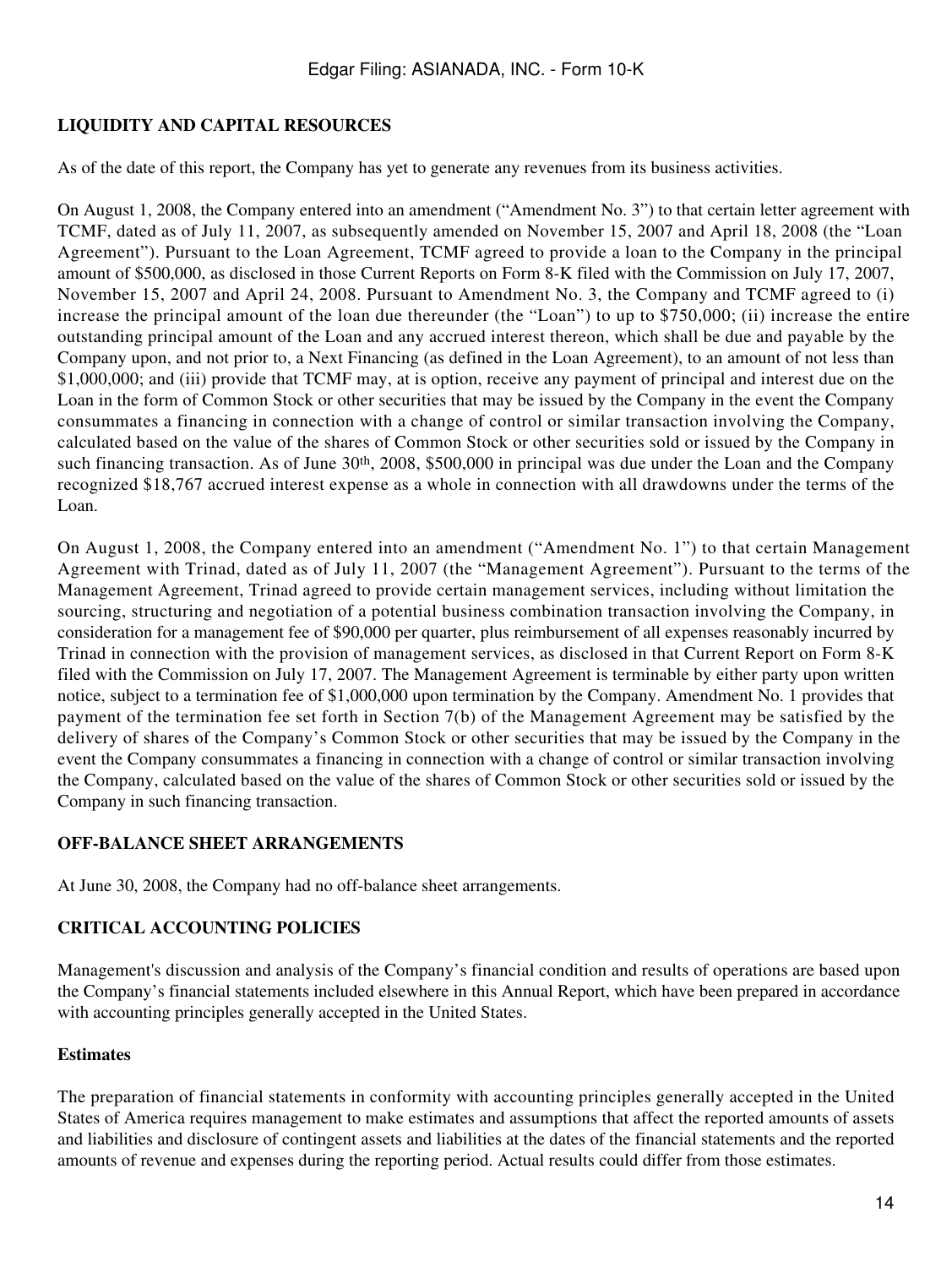### **Income Taxes**

The Company has elected to provide for deferred income taxes using the liability method. Deferred tax assets and liabilities are recognized for the future tax consequences attributable to differences between the financial statement carrying amounts of existing assets and liabilities and their respective tax bases and the tax effect of net operating loss carry-forwards. A valuation allowance has been provided as it is more likely than not that the deferred assets will not be realized.

# **RECENT ACCOUNTING PRONOUNCEMENTS**

The Financial Accounting Standards Board has issued FASB 141 (revised 2007). This Statement applies to all transactions or other events in which an entity (the acquirer) obtains control of one or more businesses (the acquiree), including those sometimes referred to as "true mergers" or "mergers of equals" and combinations achieved without the transfer of consideration, for example, by contract alone or through the lapse of minority veto rights. The Company has not yet determined what the effect will be, if any, on their financial statements.

The Financial Accounting Standards Board has issued FASB 157, *Fair Value Measurements*, which defines fair value, establishes guidelines for measuring fair value and expands disclosures, effective for the Company starting July 1, 2008. The Company has not yet determined what the effect will be, if any, on their financial statements.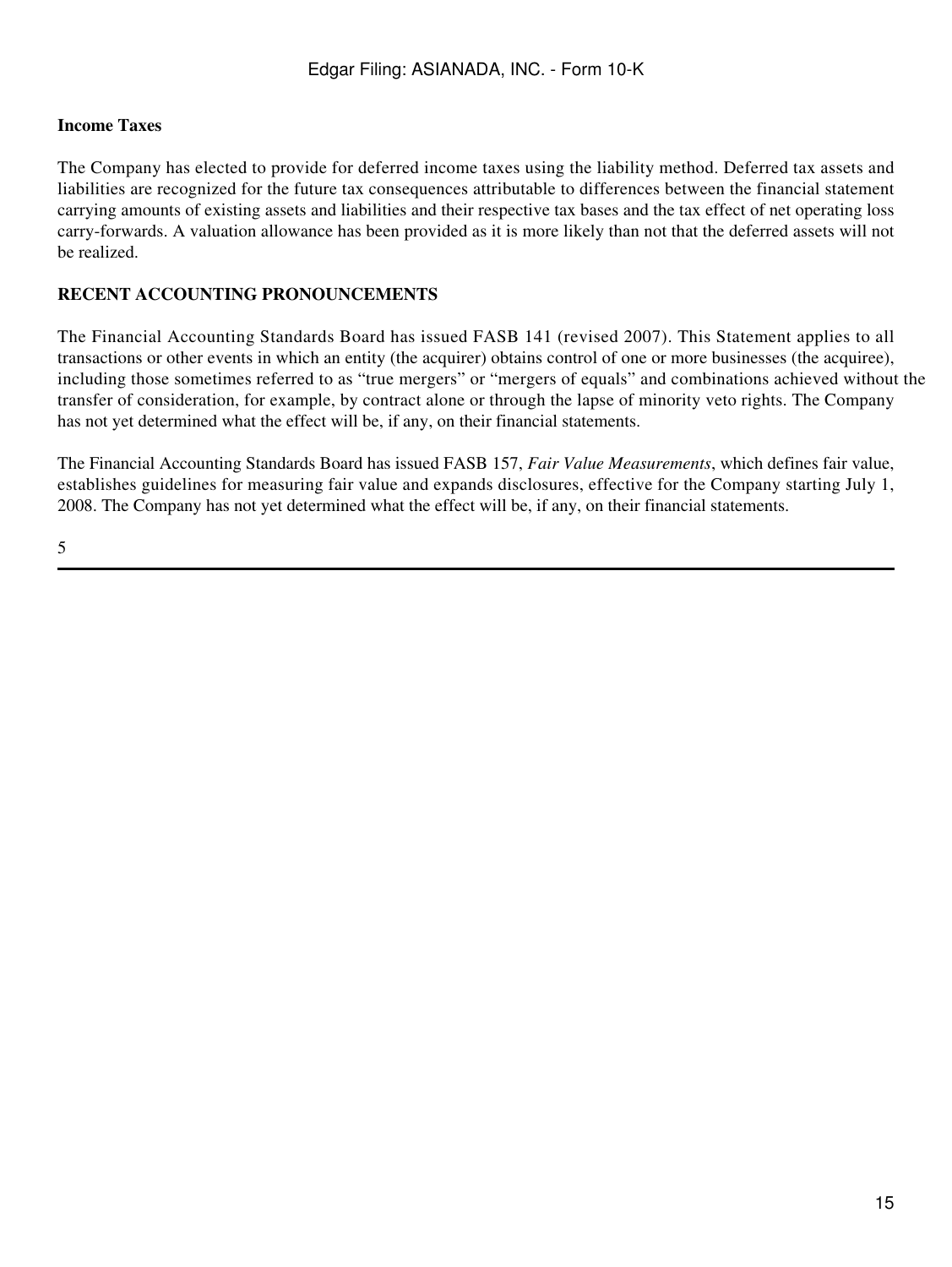SFAS 159, "The Fair Value Option for Financial Assets and Financial Liabilities—including an amendment of FASB Statement No. 115" — permits entities to choose to measure many financial instruments and certain other items at fair value. The objective is to improve financial reporting by providing entities with the opportunity to mitigate volatility in reported earnings caused by measuring related assets and liabilities differently without having to apply complex hedge accounting provisions. This Statement is expected to expand the use of fair value measurement, which is consistent with the Board's long-term measurement objectives for accounting for financial instruments. This Statement is effective as of the beginning of an entity's first fiscal year that begins after November 15, 2007, and interim periods within those fiscal years. Early adoption is permitted as of the beginning of a fiscal year that begins on or before November 15, 2007, provided the entity also elects to apply the provisions of FASB Statement No. 157, "Fair Value Measurements".

Management does not believe that any other recently issued, but not yet effective accounting pronouncements, if adopted, would have a material effect on the accompanying financial statements.

# **ITEM 7A. QUANTITATIVE AND QUALITATIVE DISCLOSURES ABOUT MARKET RISK**

Not applicable as the Company is a smaller reporting company.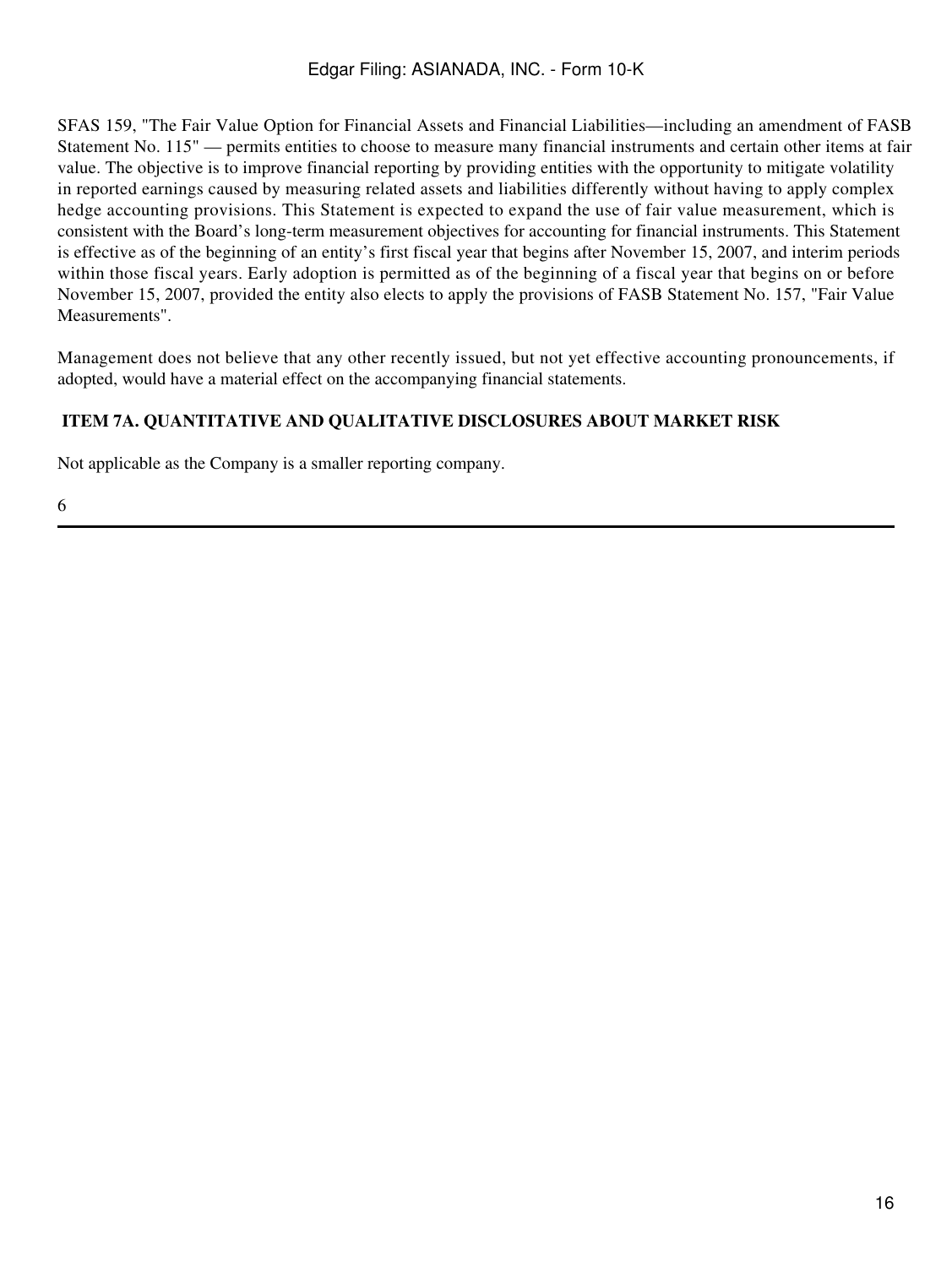# **ITEM 8. FINANCIAL STATEMENTS AND SUPPLEMENTARY DATA**

Asianada, Inc.

Index to Financial Statements

**Page**

| Report of Independent Registered Public Accounting Firm | $F-1$ |
|---------------------------------------------------------|-------|
|                                                         |       |
| <b>Balance Sheet</b>                                    | $F-2$ |
|                                                         |       |
| <b>Statement of Operations</b>                          | $F-3$ |
|                                                         |       |
| <b>Statement of Stockholders' Equity</b>                | $F-4$ |
|                                                         |       |
| <b>Statement of Cash Flows</b>                          | $F-5$ |
|                                                         |       |
| Notes to the Financial Statements                       | $F-6$ |
|                                                         |       |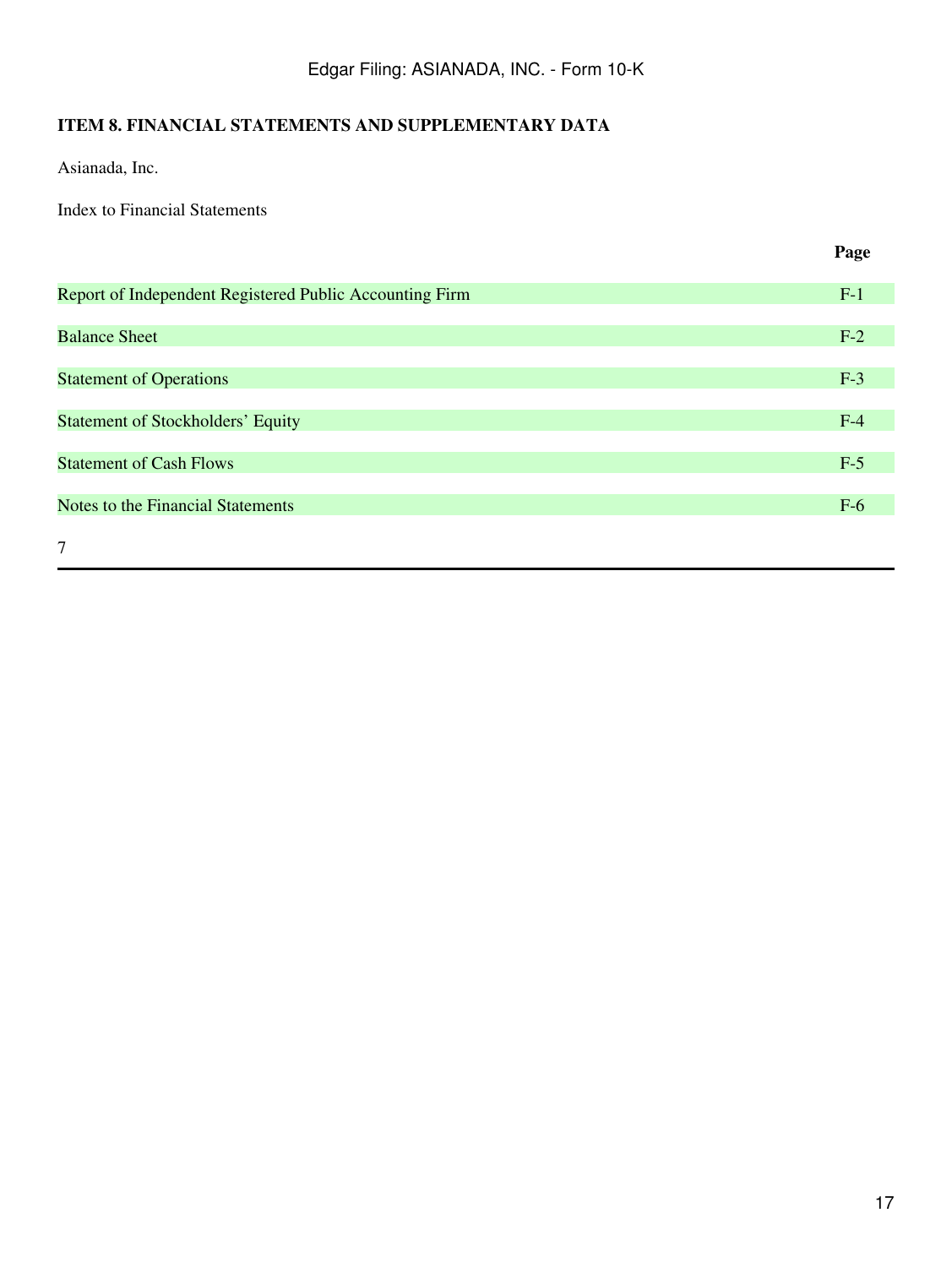### **MADSEN & ASSOCIATES, CPA's INC.** 684 East Vine St . #3 **Certified Public Accountants and Business Consultants** Music Murray, Utah 84107

Telephone 801-268-2632 Fax 801-262-3978

Board of Directors Asianada, Inc.

# **REPORT OF INDEPENDENT REGISTERED PUBLIC ACCOUNTING FIRM**

We have audited the accompanying balance sheets of Asianada, Inc. (developmental stage company) at June 30, 2008 and 2007 and the related statements of operations, stockholders' equity, and cash flows for the years ended June 30, 2008 and 2007 and the period February 17, 2006 (date of inception) to June 30, 2008. These financial statements are the responsibility of the Company's management. Our responsibility is to express an opinion on these financial statements based on our audit.

We conducted our audit in accordance with the standards of the Public Company Accounting Oversight Board (United States). Those standards require that we plan and perform the audit to obtain reasonable assurance about whether the financial statements are free of material misstatement. The company is not required to nor were we engaged to perform an audit of its internal control over financial reporting. Our audit included consideration of internal control over financial reporting as a basis for designing audit procedures that are appropriate in the circumstances, but not for the purpose of expressing an opinion on the effectiveness for the company's internal control over financial reporting. Accordingly, we express no such opinion. An audit includes examining, on a test basis, evidence supporting the amounts and disclosures in the financial statements. An audit also includes assessing the accounting principles used and significant estimates made by management, as well as evaluating the overall financial statement presentation. We believe that our audit provides a reasonable basis for our opinion.

In our opinion, the financial statements referred to above present fairly, in all material respects, the financial position of Asianada, Inc. (developmental stage company) at June 30, 2008 and 2007 and the related statements of operations, and cash flows for the years ended June 30, 2008 and 2007 and the period February 17, 2006 (date of inception) to June 30, 2008 in conformity with accounting principles generally accepted in the United States of America.

The accompanying financial statements have been prepared assuming that the Company will continue as a going concern. The Company will need additional working capital for its planned activity and to service it's debt, which raises substantial doubt about its ability to continue as a going concern. Management's plans in regard to these matters are described in the notes to the financial statements. These financial statements do not include any adjustments that might result from the outcome of this uncertainty.

Murray, Utah

September 25, 2008 /s/ Madsen & Associates, CPA's Inc.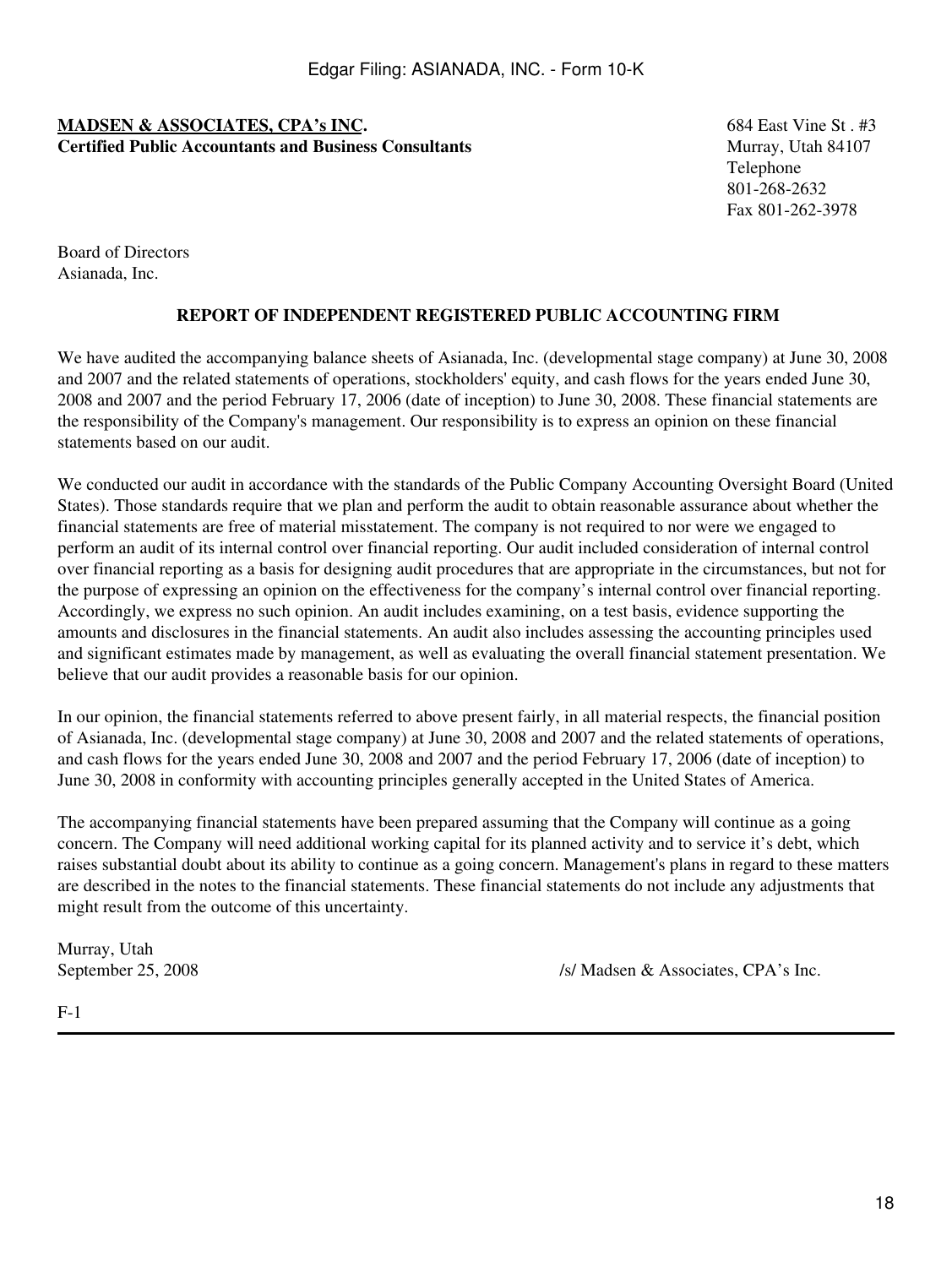### Part I — Financial Information Item 1. Financial Statements

### **ASIANADA, INC. ( Developmental Stage Company ) BALANCE SHEET**

|                                                                           | <b>June 30, 2008</b> |            | June 30, 2007 |          |
|---------------------------------------------------------------------------|----------------------|------------|---------------|----------|
| <b>ASSETS</b>                                                             |                      |            |               |          |
| <b>CURRENT ASSETS</b>                                                     |                      |            |               |          |
| Cash                                                                      | $\mathcal{S}$        | 85,187 \$  |               |          |
|                                                                           |                      |            |               |          |
| <b>Total Current Assets</b>                                               | $\$\$                | 85,187 \$  |               |          |
|                                                                           |                      |            |               |          |
| <b>LIABILITIES AND STOCKHOLDERS' EQUITY</b>                               |                      |            |               |          |
| <b>CURRENT LIABILITIES</b>                                                |                      |            |               |          |
|                                                                           |                      |            |               |          |
| Accounts payable and accrued liabilities                                  | $\mathcal{S}$        | 105,579 \$ |               | 10,000   |
| Related party loan payable and accrued interest                           |                      | 518,767    |               |          |
|                                                                           |                      | 624,346    |               | 10,000   |
|                                                                           |                      |            |               |          |
| STOCKHOLDERS' EQUITY -DEFICIENCY                                          |                      |            |               |          |
|                                                                           |                      |            |               |          |
| Preferred Stock 5,000,000 shares authorized at par value \$0.001 - none   |                      |            |               |          |
| outstanding                                                               |                      |            |               |          |
| Common stock 75,000,000 shares authorized at \$0.001 par value; 8,080,000 |                      |            |               |          |
| shares issued and outstanding                                             |                      | 8,080      |               | 8,080    |
| Capital in excess of par value                                            |                      | 44,651     |               | 31,120   |
| <b>Accumulated deficit</b>                                                |                      | (591,890)  |               | (49,200) |
|                                                                           |                      |            |               |          |
| <b>Total Stockholders' Equity - Deficiency</b>                            |                      | (539, 159) |               | (10,000) |
|                                                                           |                      |            |               |          |
| Total Liabilities and stockholders' equity (deficiency)                   | $\mathcal{S}$        | 85,187 \$  |               |          |
|                                                                           |                      |            |               |          |

The accompanying notes are an integral part of these financial statements.

See notes to unaudited financial statements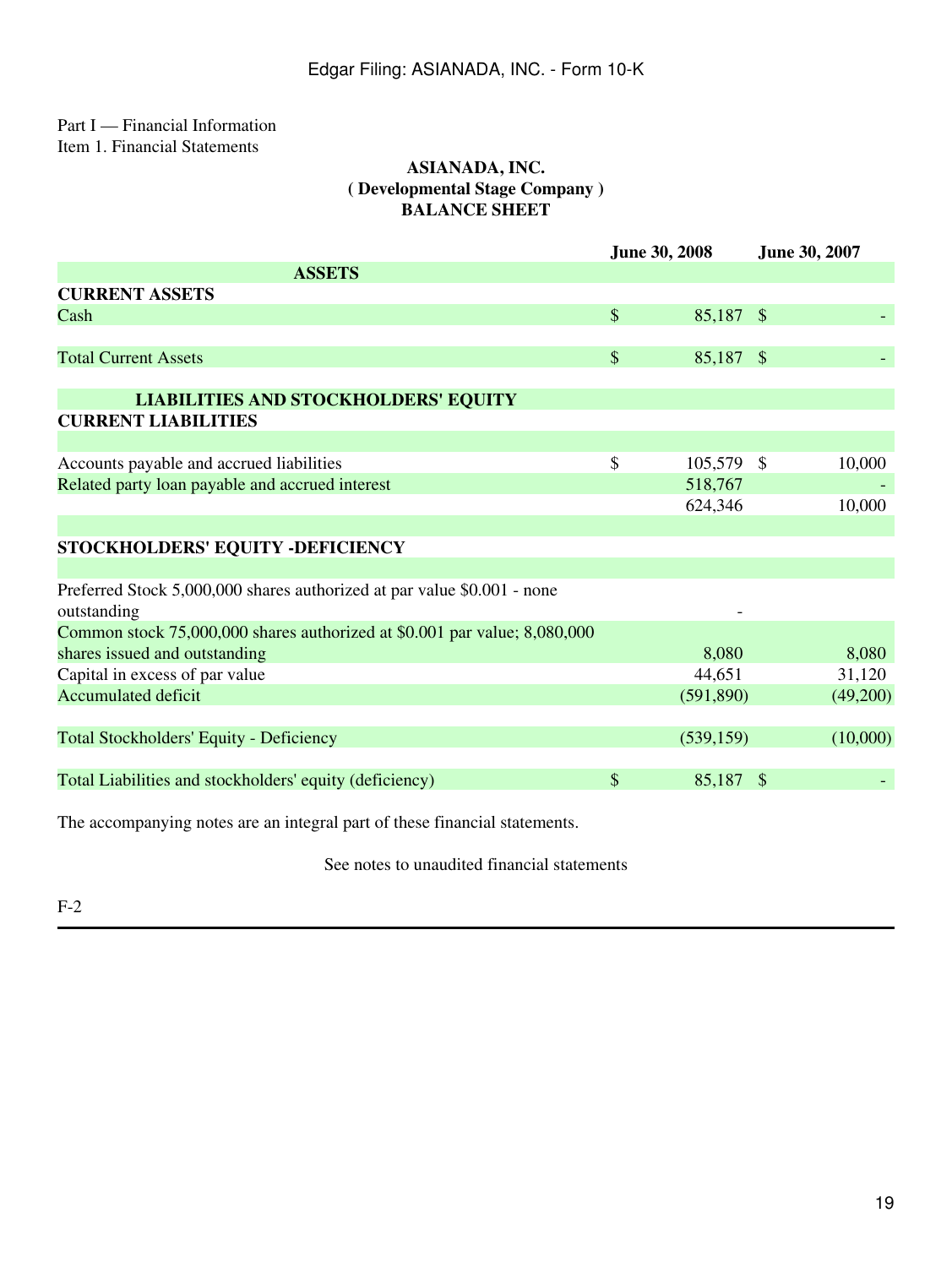### **ASIANADA, INC. ( Developmental Stage Company ) STATEMENTS OF OPERATIONS For the Years ended June 30, 2008 and 2007 and the period February 17, 2006 (date of inception) to June 30, 2008**

|                                  |       | <b>Years Ended June 30,</b><br>2008 |       | 2007          | February 17,<br>2006<br>(inception) to<br><b>June 30,</b><br>2008 |
|----------------------------------|-------|-------------------------------------|-------|---------------|-------------------------------------------------------------------|
| <b>REVENUES</b>                  | $\$\$ |                                     | \$    | $-$ \$        |                                                                   |
| <b>EXPENSES</b>                  |       |                                     |       |               |                                                                   |
| Administrative                   | $\$\$ | 542,690                             | $\$\$ | 44,190        | 591,890                                                           |
|                                  |       |                                     |       |               |                                                                   |
| <b>NET OPERATING LOSS</b>        | $\$\$ | (542,690)                           | $\$\$ | $(44,190)$ \$ | (591, 890)                                                        |
|                                  |       |                                     |       |               |                                                                   |
| <b>NET LOSS PER COMMON SHARE</b> | $\$\$ | (0.07)                              | $\$\$ | $(0.01)$ \$   | (0.07)                                                            |
|                                  |       |                                     |       |               |                                                                   |
|                                  |       | 8,080,000                           |       | 8,080,000     | 8,080,000                                                         |

The accompanying notes are an integral part of these financial statements.

See notes to unaudited financial statements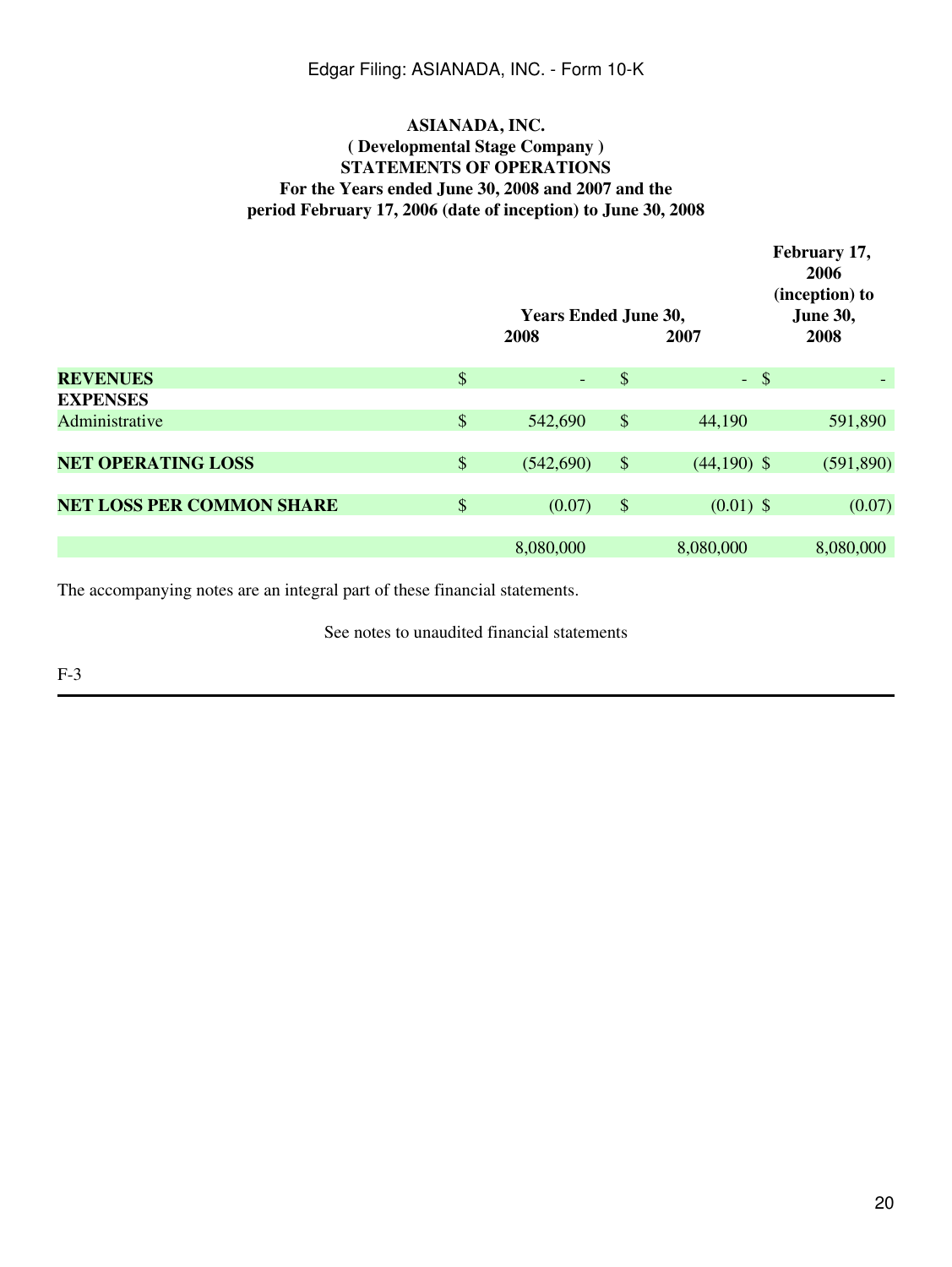### **ASIANADA, INC. STATEMENTS OF CHANGES IN STOCKHOLDERS' EQUITY For the Twelve Months Ended June 30, 2008 and for the Period February 17, 2006 (date of inception) to June 30, 2007**

|                                                                  | <b>Common Stock</b><br><b>Shares</b> | <b>Amount</b>             | Capital in<br><b>Excess of</b><br><b>Par Value</b> | <b>Accumulated</b><br><b>Deficit</b> | <b>Total</b> |
|------------------------------------------------------------------|--------------------------------------|---------------------------|----------------------------------------------------|--------------------------------------|--------------|
| Balance February 17, 2006 (date of<br>inception)                 |                                      | $\$\$                     | $-$ \$                                             | $-$ \$<br>$-$ \$                     |              |
| Issuance of common stock for cash at<br>\$0.002 - April 18, 2006 | 5,200,000                            | 5,200                     | 5,200                                              |                                      | 10,400       |
| Issuance of common stock for cash at<br>\$0.01 - June 28, 2006   | 2,880,000                            | 2,880                     | 25,920                                             |                                      | 28,800       |
| <b>Net Loss</b>                                                  |                                      |                           |                                                    | (5,010)                              | (5,010)      |
| <b>Balance June 30, 2006</b>                                     | 8,080,000                            | 8,080                     | 31,120                                             | (5,010)                              | 34,190       |
| Net loss                                                         |                                      |                           |                                                    | (44,190)                             | (44,190)     |
| <b>Balance June 30, 2007</b>                                     | 8,080,000                            | $\sqrt{\ }$<br>8,080      | 31,120 \$                                          | (49,200)                             | (10,000)     |
| <b>Stock based compensation</b>                                  |                                      |                           | 13,531                                             |                                      | 13,531       |
| Net loss                                                         |                                      |                           |                                                    | (542,690)                            | (542,690)    |
| <b>Balance June 30, 2008</b>                                     | 8,080,000                            | $\mathcal{S}$<br>8,080 \$ | 44,651 \$                                          | $(591,890)$ \$                       | (539, 159)   |

The accompanying notes are an integral part of these financial statements.

See notes to unaudited financial statements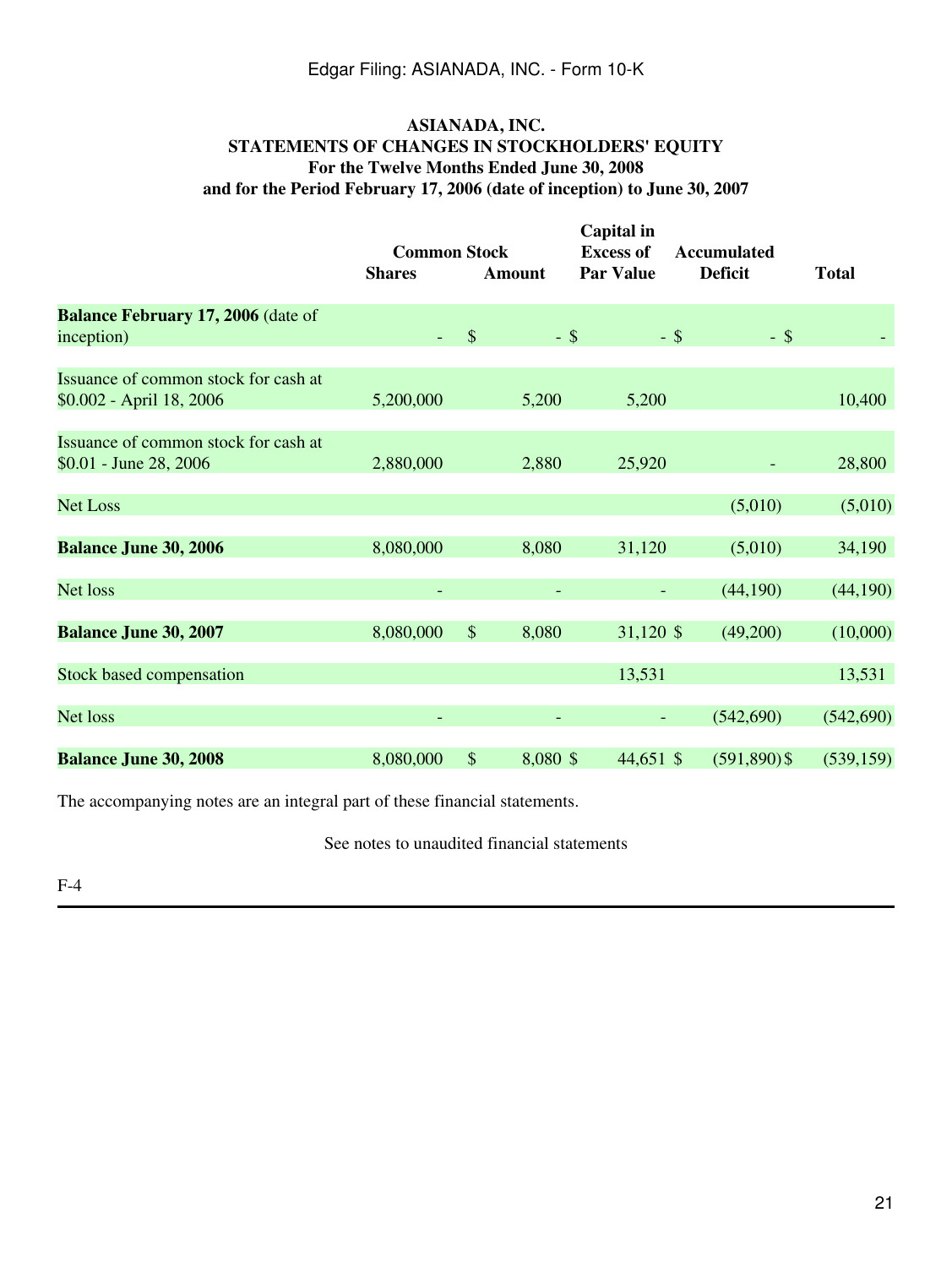# **ASIANADA, INC. STATEMENTS OF CASH FLOWS**

|                                                                                | <b>Years Ended June 30,</b><br>2008 | 2007                | <b>February 17, 2006</b><br>(inception) to<br>June 30,<br>2008 |
|--------------------------------------------------------------------------------|-------------------------------------|---------------------|----------------------------------------------------------------|
| <b>CASH FLOWS FROM OPERATING</b><br><b>ACTIVITIES:</b>                         |                                     |                     |                                                                |
| Net loss                                                                       | \$<br>(542,690)                     | \$<br>$(44,190)$ \$ | (591, 890)                                                     |
| Adjustments to reconcile net loss to net cash used in operating<br>activities: |                                     |                     |                                                                |
| Stock based compensation                                                       | 13,531                              |                     | 13,531                                                         |
| Changes in assets and liabilities:                                             |                                     |                     |                                                                |
| Accounts payable and accrued expenses                                          | 114,346                             | 8,573               | 124,346                                                        |
| Net cash used in operating activities                                          | (414, 813)                          | (35, 617)           | (454, 013)                                                     |
| <b>CASH FLOWS FROM INVESTING</b><br><b>ACTIVITIES:</b>                         |                                     |                     |                                                                |
| Net cash provided by investing activities                                      |                                     |                     |                                                                |
| <b>CASH FLOWS FROM FINANCING</b><br><b>ACTIVITIES:</b>                         |                                     |                     |                                                                |
| Repayment of loan from related party                                           |                                     | (86)                |                                                                |
| Proceeds form issuance of common stock                                         |                                     |                     | 39,200                                                         |
| Proceeds from related party-Loan payable                                       | 500,000                             |                     | 500,000                                                        |
| Net cash provided by financing activities                                      | 500,000                             | (86)                | 539,200                                                        |
| Net increase in cash                                                           | 85,187                              | (35,703)            | 85,187                                                         |
| Cash, beginning of period                                                      |                                     | 35,703              |                                                                |
| Cash, end of period                                                            | \$<br>85,187                        | \$<br>$-$ \$        | 85,187                                                         |
|                                                                                |                                     |                     |                                                                |

The accompanying notes are an integral part of these financial statements.

See notes to unaudited financial statements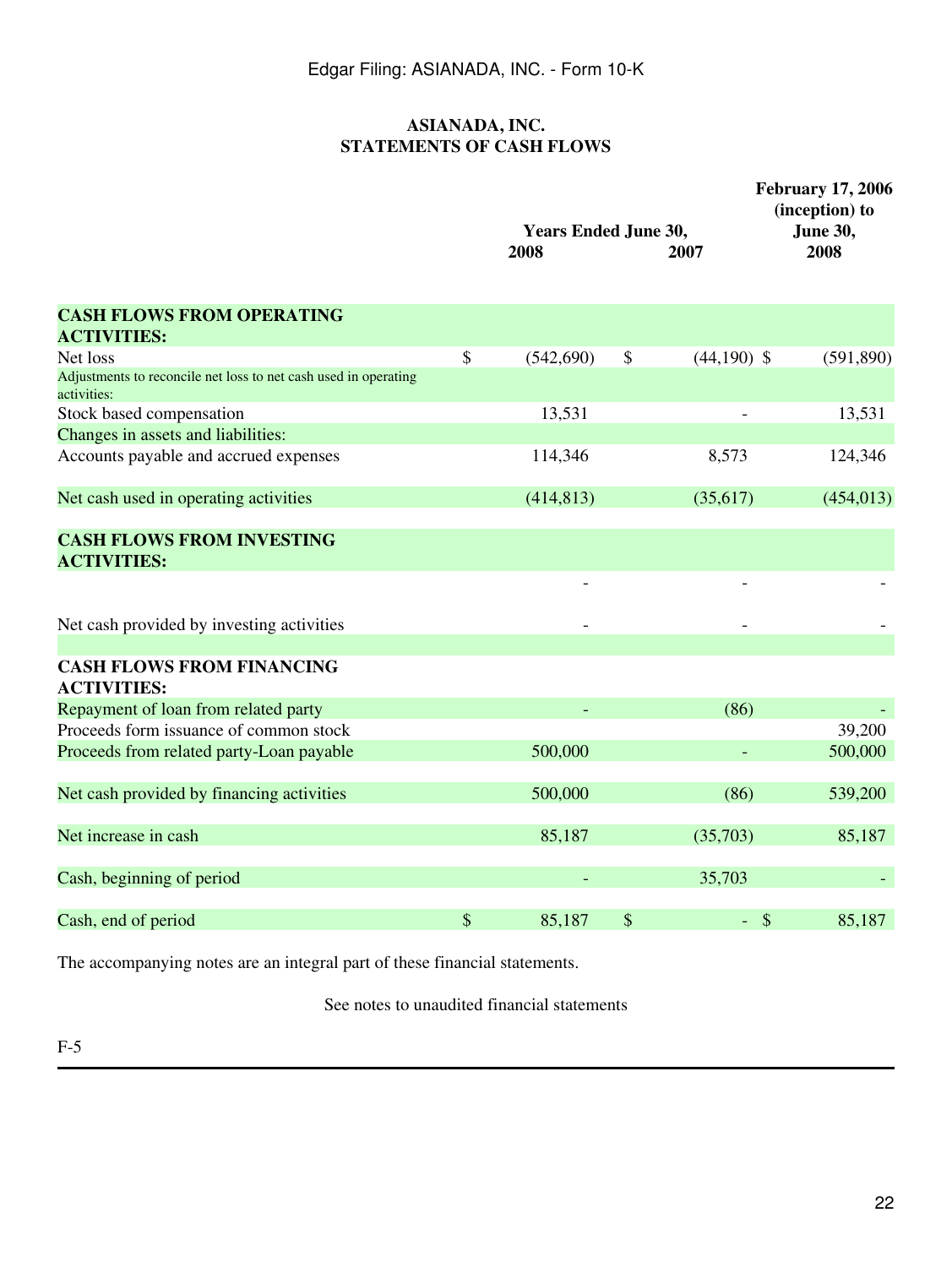### **ASIANADA, INC. ( Developmental Stage Company ) NOTES TO FINANCIAL STATEMENTS June 30, 2008**

#### **1. ORGANIZATION**

Asianada, Inc. (the "Company") was incorporated under the laws of the State of Nevada on February 17, 2006 with authorized common stock of 75,000,000 shares at par value \$0.001 per share (the "Common Stock").

On September 27, 2007 the Company reincorporated into a Delaware Company and is now governed by the laws of the State of Delaware and by a new Certificate of Incorporation and new Bylaws prepared in accordance with Delaware law. The Company's authorized capital stock changed from 75,000,000 shares of authorized capital stock, all of which were Common Stock, par value \$0.001 per share, to 80,000,000 shares of authorized capital stock, consisting of 75,000,000 shares of Common Stock, par value \$0.001 per share, and 5,000,000 shares of "Blank Check" preferred stock, par value \$0.001 per share (the "Preferred Stock"). No terms have been established for the Preferred Stock.

The Company was engaged in acquiring and exploring mineral properties until June 15, 2007 when this was abandoned and the Company became a Developmental Stage Company. At the report date the Company is inactive.

Since its inception the Company has completed private placement offerings of 8,080,000 shares of its Common Stock for \$39,200.

The Company has elected June 30 as its fiscal year end.

#### **2. GOING CONCERN**

The accompanying financial statements have been prepared assuming that the Company will continue as a going concern, which contemplates the realization of assets and the satisfaction of liabilities in the normal course of business. The Company has incurred operating losses and negative operating cash flow since inception and future losses are anticipated. The Company's plan of operations, even if successful, may not result in cash flow sufficient to finance and expand its business. These factors raise substantial doubt about the Company's ability to continue as a going concern. Realization of assets is dependent upon continued operations of the Company, which in turn is dependent upon management's plans to meet its financing requirements and the success of its future operations. These financial statements do not include any adjustments related to the recoverability and classification of asset amounts or the amounts and classification of liabilities that might be necessary should the Company be unable to continue in existence.

We plan to raise additional capital with a view to making ourselves an attractive vehicle to acquire a business. We will then seek a suitable acquisition candidate. No such business has been identified and we are therefore subject to a number of risks, including: any acquisition consummated by us may turn out to be unsuccessful; investors in us will not know what operating business, if any, will be acquired, including the particular industry in which the business operates, and whether dilutive financing will be required therewith; the historical operations of a specific business opportunity may not necessarily be indicative of the potential for the future; we may acquire a company in the early stage of development, causing us to incur further risks; we may be dependent upon the management of an acquired business which has not proven its abilities or effectiveness; we will be controlled by a small number of stockholders, and such control could prevent the taking of certain actions that may be beneficial to other stockholders; our common stock will likely be thinly traded; and the public market may provide little or no liquidity for holders of our common stock.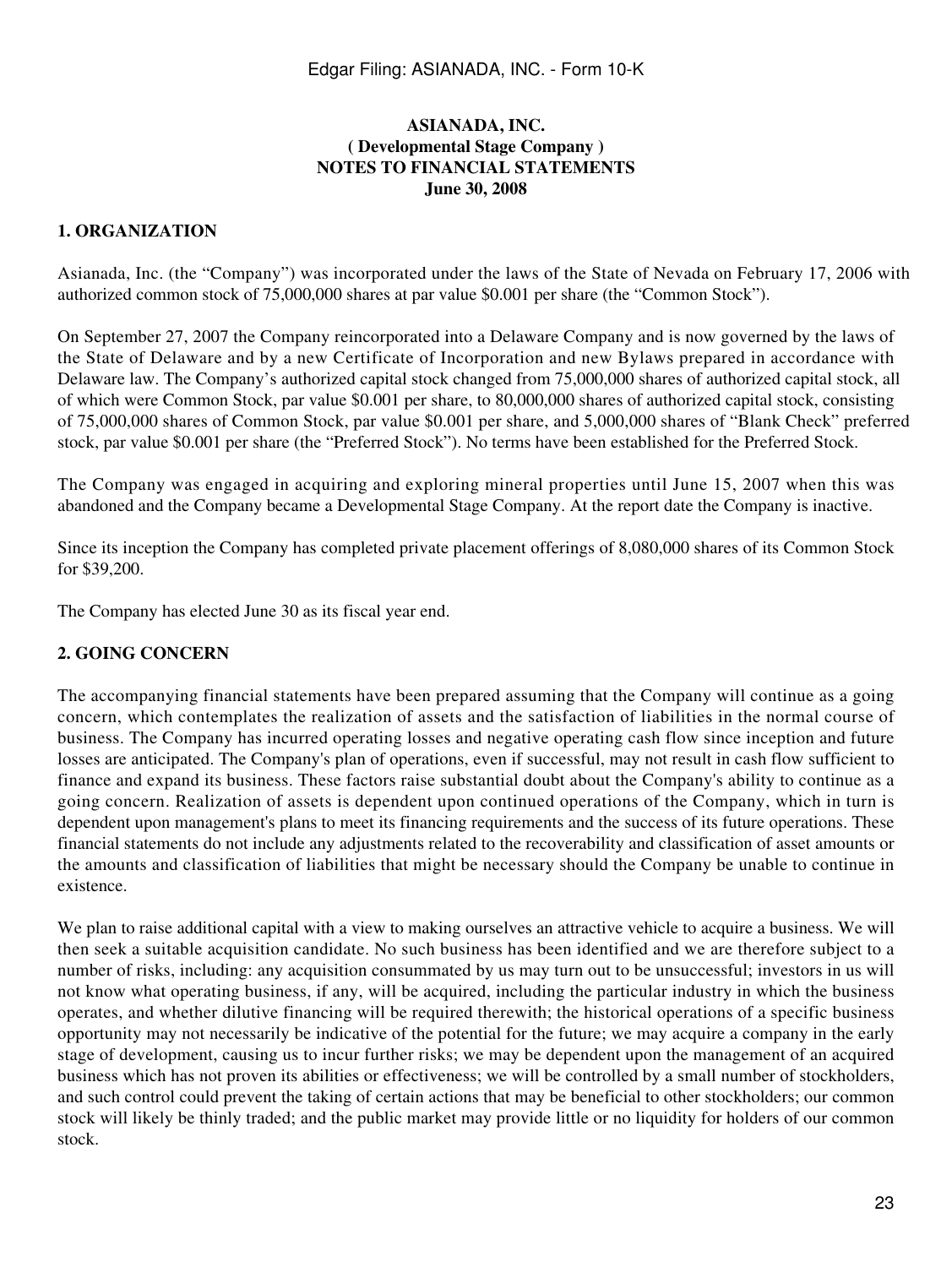# **3. SUMMARY OF SIGNIFICANT ACCOUNTING POLICIES**

Financial Statements

The financial statements include all the accounts of the Company.

Use of Estimates

The preparation of financial statements in conformity with accounting principles generally accepted in the United States requires management to make estimates and assumptions that affect the amounts of assets and liabilities and the disclosure of contingent assets and liabilities at the date of the financial statements and revenues and expenses during the reporting period. Actual results could differ from those estimates.

New Accounting Pronouncements

Management does not believe that any recently issued, but not yet effective, accounting pronouncements, if adopted, would have a material effect on the accompanying financial statements.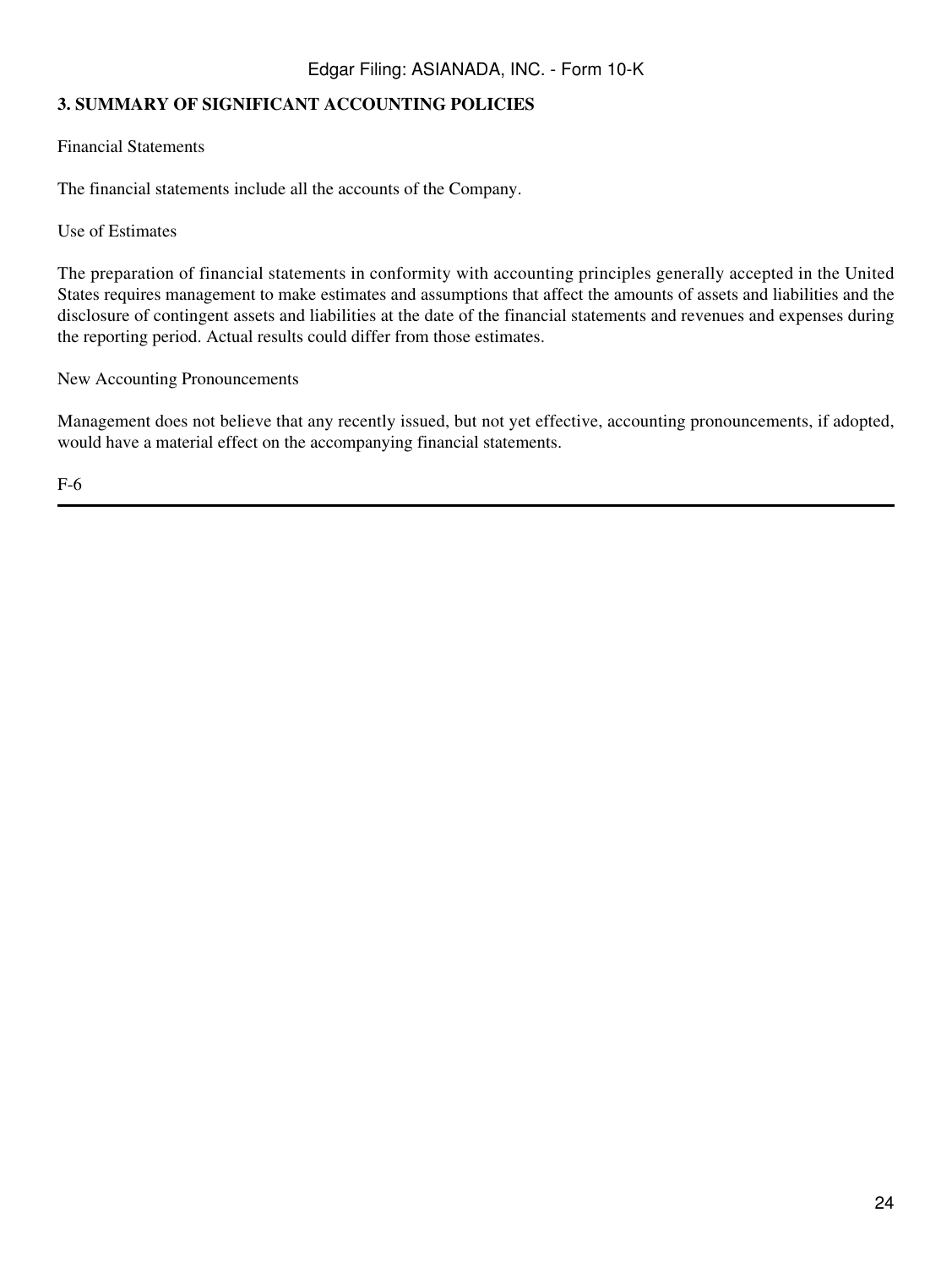### Basic and Diluted Net Income (Loss) Per Share

Basic net income (loss) per share amounts are computed based on the weighted average number of shares actually outstanding. Diluted net income (loss) per share amounts are computed using the weighted average number of common shares and common equivalent shares outstanding as if shares had been issued on the exercise of any common share rights unless the exercise becomes antidilutive and then only the basic per share amounts are shown in the report.

### Estimates and Assumptions

The Company uses estimates and assumptions in preparing financial statements in accordance with accounting principles generally accepted in the United States of America. Those estimates and assumptions affect the reported amounts of the assets and liabilities, the disclosure of contingent assets and liabilities, and the reported revenues and expenses. Actual results could vary from the estimates that were assumed in preparing these financial statements.

### Unproven Mining Claim Costs

Costs of acquisitions, exploration, carrying, and retaining unproven properties are expensed as incurred.

### Foreign Currency Translation

Part of the transactions of the Company were completed in Canadian dollars in 2007, and have been translated to U.S. dollars as incurred at the exchange rate in effect at the time, and, therefore, no gain or loss from the translations is recognized. The functional currency is considered to be U.S. dollars.

#### Income Taxes

The Company has elected to provide for deferred income taxes using the liability method. Under the liability method deferred tax assets and liabilities are determined based on the differences between financial reporting and the tax bases of the assets and liabilities and are measured using the enacted tax rates and laws that will be in effect, when the differences are expected to reverse. A valuation allowance against deferred tax assets is recorded, when it is more likely than not, that such tax benefits will not be realized.

On June 30, 2008, the Company had a net operating loss carry forward of approximately \$591,890. The tax benefit has been fully offset by a valuation reserve because the use of the future tax benefit is doubtful since the Company has no operations. The loss carry forward will expire in 2028.

### **4. SIGNIFICANT TRANSACTIONS WITH RELATED PARTIES**

On July 11, 2007, the Company executed an agreement, subsequently amended on November 15th, 2007 and April 18th, 2008, respectively (the "Loan") with Trinad Capital Master Fund, Ltd. ("TCMF"), a related party (see Note 5), whereby TCMF agreed to make available to the Company a revolving credit facility (the "Credit Facility") with an aggregate principal amount of up to \$500,000 , TCMF shall make advances to the Company in amounts of no more than \$100.000 as the registrant shall request at any time and from time to time. Funds outstanding under the Credit Facility bear interest at the rate of 10% per annum. This Credit Facility will be available until such time as the Company has successfully completed a Next Financing (as defined below). The entire outstanding principal amount of the Loan and any accrued interest thereon shall be due and payable by the Company upon, the completion of a sale of securities in the public markets, such sale to be exclusive of a sale of shares of the Company's Common Stock, \$0.001 par value per share, to officers, directors or employees of, or consultants to the Company in connection with the provision of services to the Registrant, and with proceeds to the registrant of not less than \$750,000 (a "Next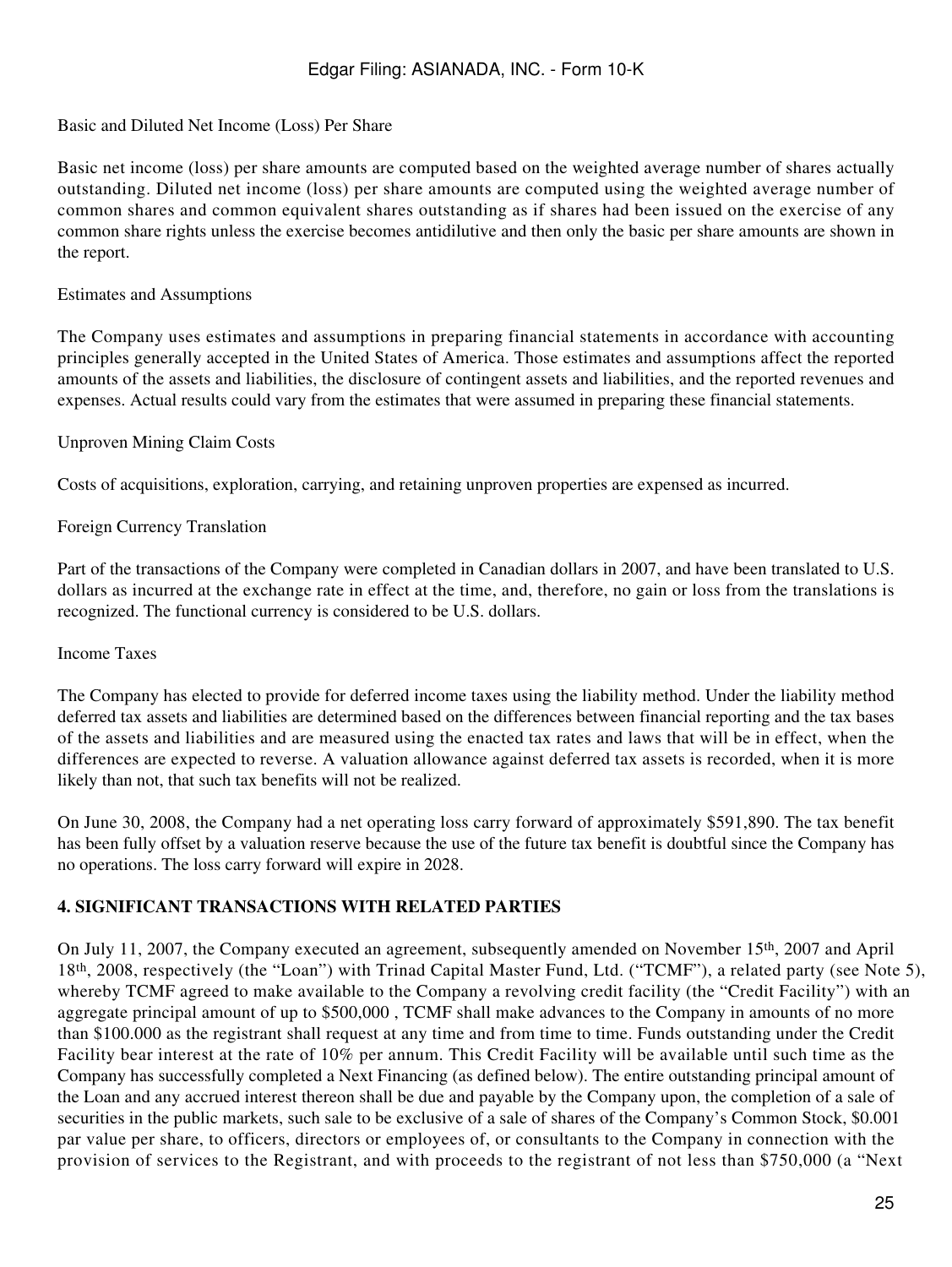Financing"). The business purpose of the Loan is to provide working capital to the Company. As of June  $3\theta$ , 2008, \$500,000 in principal was due under the Loan and the Company recognized \$18,767 accrued interest expense as a whole in connection with all drawdowns under the terms of the Loan.

On July 11, 2007, the Company entered into a Management Agreement (the "Management Agreement") with Trinad Management, LLC ("Trinad"), an affiliate of TCMF. Pursuant to the terms of the Management Agreement, which is for a term of 5 years, Trinad will provide certain management services, including, without limitation, the sourcing, structuring and negotiation of a potential business combination transaction involving the Company. The Company has agreed to pay Trinad a management fee of \$90,000 per quarter, plus reimbursement of all expenses reasonably incurred by Trinad in connection with the provision of management services. Either party may terminate with prior written notice. However, in the event the Company terminates the Management Agreement, it shall pay to Trinad a termination fee of \$1,000,000. The Company has paid \$180,000 in management fees for the nine months ended March 31, 2008.

On May 1, 2008, the Company executed a lease agreement with Trinad, an affiliate of TCMF, pursuant to which the Company agreed to a month-to-month sublease of fifteen percent (15%) of the current premises leased by Trinad from Irvine Company, in the amount of \$3,500 per month

On September 27, 2007, the Company implemented the 2007 Employee, Director and Consultant Stock Plan (the "2007 Plan"), under which directors, certain employees and consultants received stock options and other equity-based awards. The shareholders of the Company approved the 2007 Plan on August 17, 2007. Stock options under the 2007 Plan are generally granted with an exercise price equal to 100% of the market value of a share of Common Stock on the date of the grant, have 10 year terms and vest within one to four years from the date of the grant. Subject to customary anti-dilution adjustments and certain exceptions, the total number of shares of Common Stock authorized for option grants under the 2007 Plan was one million at June 30, 2008.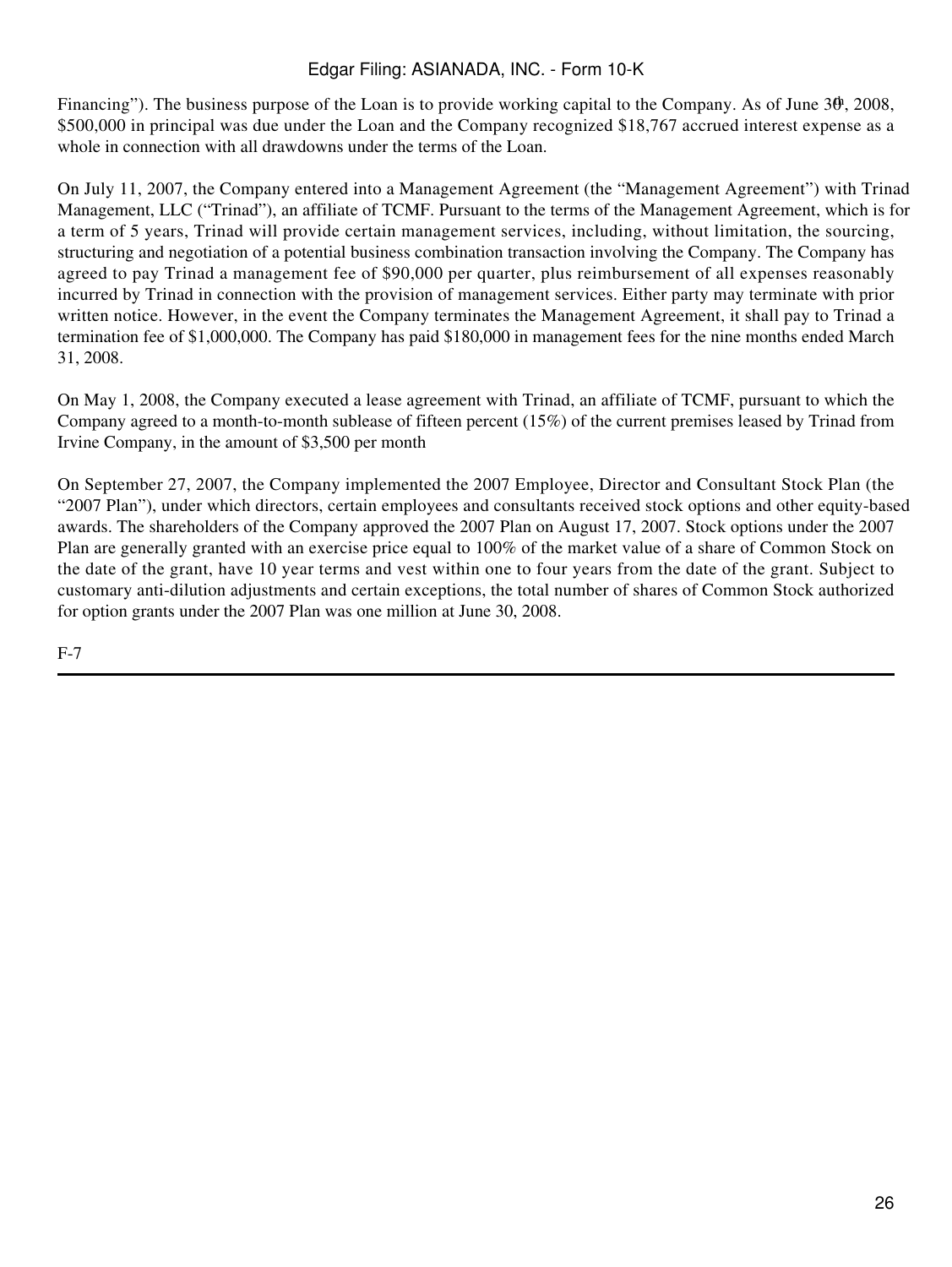On October 31, 2007, the Company entered into non-qualified stock option agreements with certain of its employees, directors, officers and consultants (the "Eligible Participants") pursuant to its 2007 Plan, whereby the Company issued options to purchase an aggregate of 450,000 shares of its Common Stock, valued at \$38,970 ("Options"). The Options were issued in connection with services provided to the Company by the Eligible Participants. The Options are exercisable at a price of \$0.09 per share over a four-year period, with one quarter of the Options granted vesting on October 31, 2008, the first anniversary of the grant date, and an additional one-fourth of the total Options vesting annually thereafter. The Options are being amortized to expense over the vesting period. Stock based compensation totaled \$13,531 for year ended June 30, 2008.

# **5. CHANGE IN MANAGEMENT**

On June 15, 2007, TCMF, entered into a Securities Purchase Agreement, (the "Agreement"), by with and among certain stockholders, the Company. Pursuant to the terms of the Agreement, the Stockholders sold 7,595,200 shares (the "Shares") of the Company's Common Stock representing 94% of the issued and outstanding Common Stock as of June 15, 2007, to TCMF. As consideration for the purchase of these Shares, TCMF paid, at closing, the total sum of seven hundred thousand dollars (\$700,000), pursuant to and in accordance with the terms of the Agreement. The source of such capital was TCMF's working capital. The sale of the Shares to TCMF, an accredited investor, was made pursuant to the exemptions from registration afforded by Section 4(1) of the Securities Act of 1933, as amended.

# **6. SUBSEQUENT EVENTS**

On August 1, 2008, the Company entered into an amendment ("Amendment No. 3") to the Loan Agreement. Pursuant to the Loan Agreement, TCMF agreed to provide a loan to the Company in the principal amount of \$500,000, as disclosed in those Current Reports on Form 8-K filed with the Commission on July 17, 2007, November 15, 2007 and April 24, 2008. Pursuant to Amendment No. 3, the Company and TCMF agreed to (i) increase the principal amount of the loan due thereunder (the "Loan") to up to \$750,000; (ii) increase the entire outstanding principal amount of the Loan and any accrued interest thereon, which shall be due and payable by the Company upon, and not prior to, a Next Financing (as defined in the Loan Agreement), to an amount of not less than \$1,000,000; and (iii) provide that TCMF may, at its option, receive any payment of principal and interest due on the Loan in the form of Common Stock or other securities that may be issued by the Company in the event the Company consummates a financing in connection with a change of control or similar transaction involving the Company, calculated based on the value of the shares of Common Stock or other securities sold or issued by the Company in such financing transaction.

On August 1, 2008, the Company entered into an amendment ("Amendment No. 1") to the Management Agreement. Pursuant to the terms of the Management Agreement, Trinad agreed to provide certain management services, including without limitation the sourcing, structuring and negotiation of a potential business combination transaction involving the Company, in consideration for a management fee of \$90,000 per quarter, plus reimbursement of all expenses reasonably incurred by Trinad in connection with the provision of management services, as disclosed in that Current Report on Form 8-K filed with the Commission on July 17, 2007. The Management Agreement is terminable by either party upon written notice, subject to a termination fee of \$1,000,000 upon termination by the Company. Amendment No. 1 provides that payment of the termination fee set forth in Section 7(b) of the Management Agreement may be satisfied by the delivery of shares of the Company's Common Stock or other securities that may be issued by the Company in the event the Company consummates a financing in connection with a change of control or similar transaction involving the Company, calculated based on the value of the shares of Common Stock or other securities sold or issued by the Company in such financing transaction.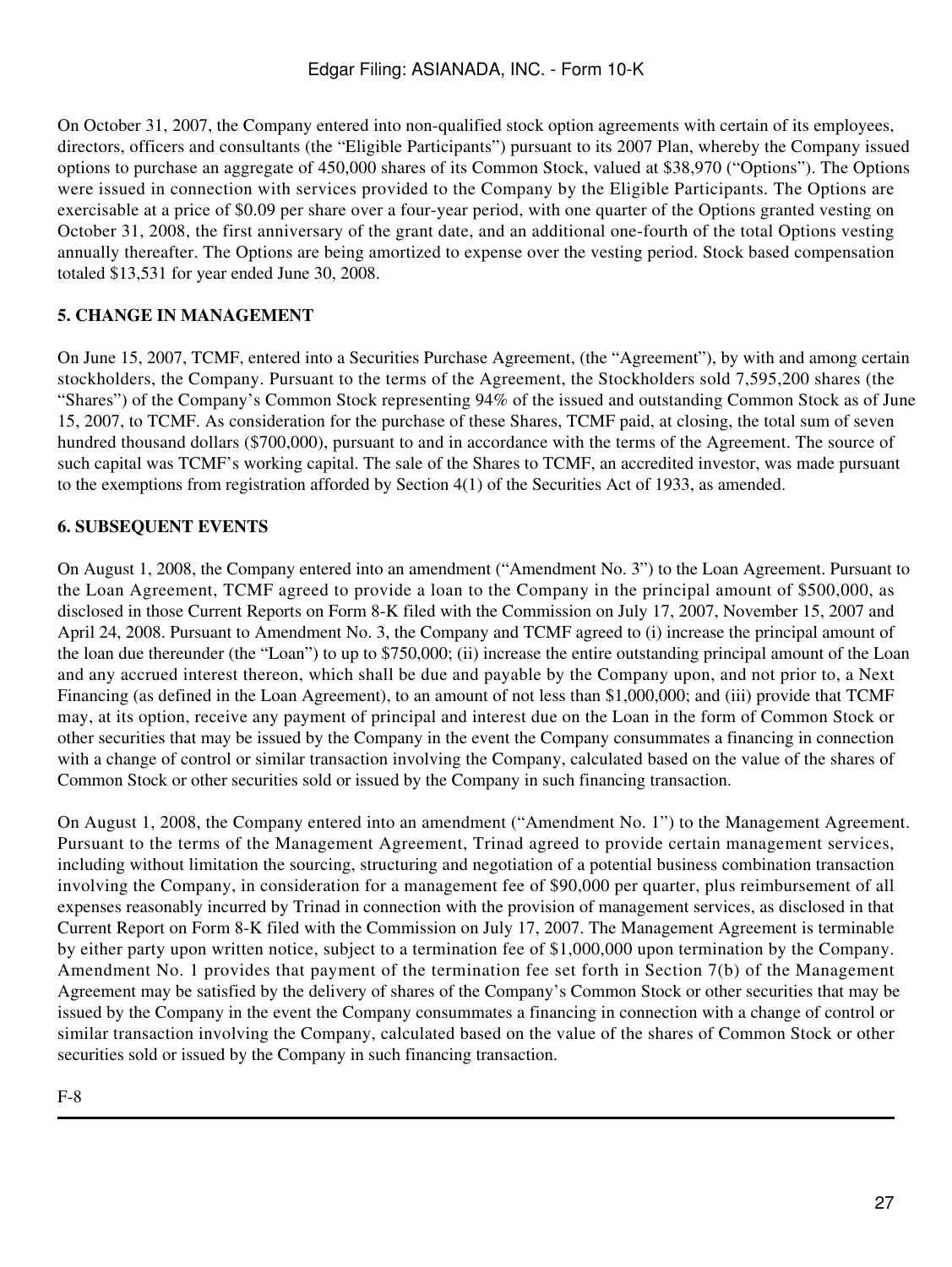### **ITEM 9. CHANGES IN AND DISAGREEMENTS WITH ACCOUNTANTS ON ACCOUNTING AND FINANCIAL DISCLOSURE**

None.

# **ITEM 9A(T). CONTROLS AND PROCEDURES**

Evaluation of Disclosure Controls and Procedures. The Company's principal executive officer and principal financial officer, after evaluating the effectiveness of the Company's disclosure controls and procedures (as defined in Exchange Act Rules 13a-15(e) and 15d-15(e)) on June 30, 2008, have concluded that, based on such evaluation, the Company's disclosure controls and procedures were adequate and effective to ensure that material information relating to the Company, was made known to them by others within those entities, particularly during the period in which this Annual Report on Form 10-K was being prepared.

Changes in Internal Controls. There were no significant changes in the Company's internal controls or in other factors that could significantly affect these controls subsequent to the date of their evaluation, nor were there any significant deficiencies or material weaknesses in the Company's internal controls. Accordingly, no corrective actions were required or undertaken.

Management's Report on Internal Control Over Financial Reporting*.* The Company's management is responsible for establishing and maintaining adequate internal control over financial reporting as defined in Rules 13a-15(f) and 15d-15(f) under the Exchange Act. The Company's internal controls over financial reporting are designed to provide reasonable assurance regarding the reliability of financial reporting and the preparation of financial statements for external purposes in accordance with generally accepted accounting principles.

Because of inherent limitations, internal control over financial reporting may not prevent or detect misstatements. In addition, projections of any evaluation of effectiveness to future periods are subject to risk that controls may become inadequate because of changes in conditions, or that the degree of compliance with the policies or procedures may deteriorate.

The Company's management assessed the effectiveness of its internal controls over financial reporting as of June 30, 2008. Based on the Company's assessment, the Company concluded that its internal controls over financial reporting were effective as of June 30, 2008.

This annual report does not include an attestation report by the Company's registered public accounting firm regarding internal control over financial reporting. Management's report was not subject to attestation by the Company's registered public accounting firm pursuant to temporary rules of the SEC that permit the Company to provide only its management's report in this Annual Report.

### **ITEM 9B. OTHER INFORMATION.**

None.

# **PART III**

### **ITEM 10. DIRECTORS, EXECUTIVE OFFICERS AND CORPORATE GOVERNANCE.**

The following table contains certain information with respect to the Company's current directors and executive officers.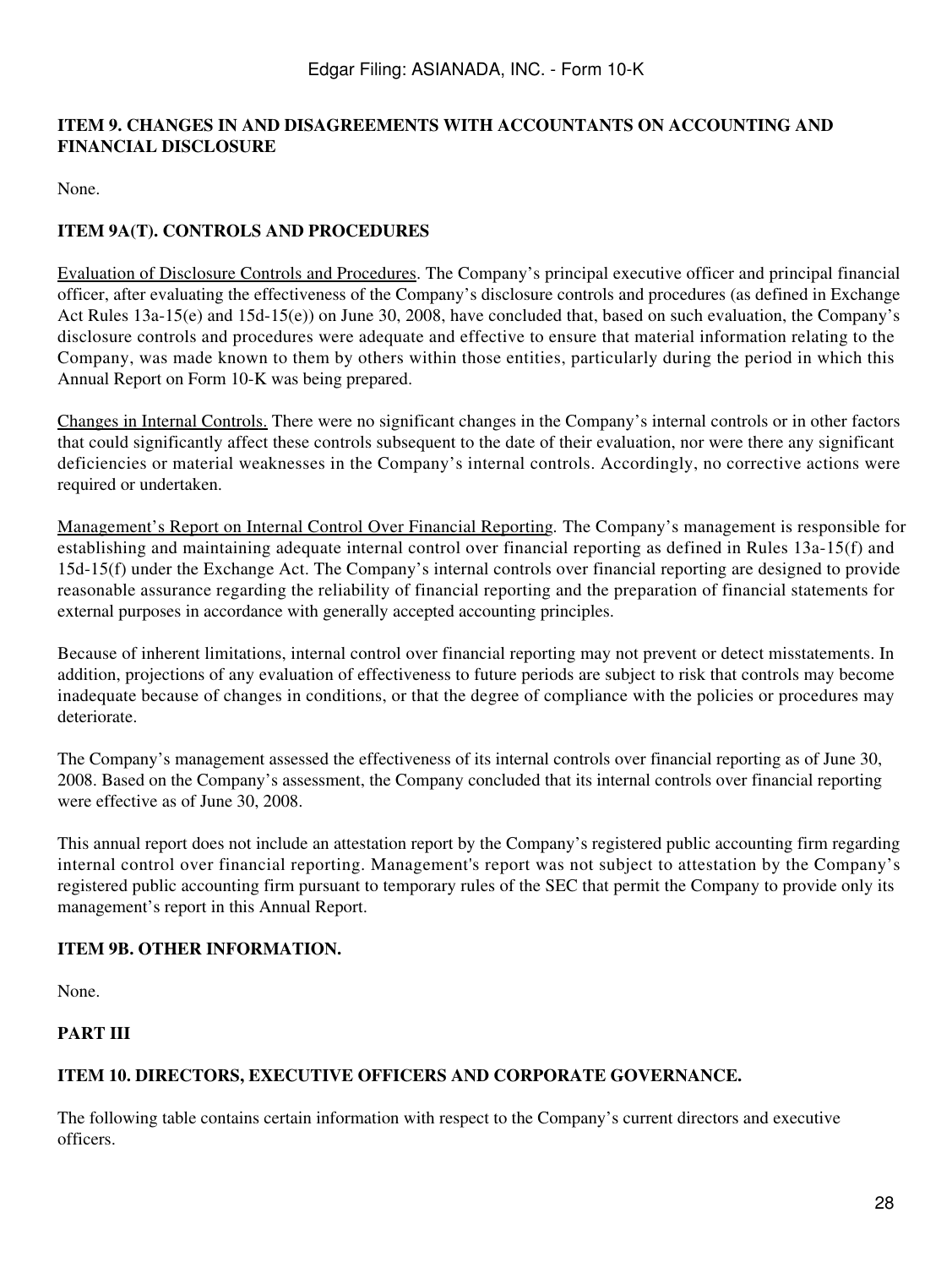| <b>Name</b>          | Age | <b>Principal Occupation</b>          |
|----------------------|-----|--------------------------------------|
| Robert S. Ellin      | 42  | Director and Chief Executive Officer |
| Jay A. Wolf          | 35  | Director and Secretary               |
| <b>Charles Bentz</b> | 45  | <b>Chief Financial Officer</b>       |
| Barry I. Regenstein  | 51  | Director                             |

### **Board of Directors and Executive Officers**

*Robert S. Ellin* has served as a director and the Company's Chief Executive Officer since June 15, 2007 and is one of the Managing Members of Trinad Management, LLC. Mr. Ellin is also a Managing Member of Trinad Capital Master Fund, Ltd., the Company's principal stockholder and a hedge fund dedicated to investing in micro-cap public companies. Mr. Ellin currently sits on the boards of Command Security Corporation (CMMD), ProLink Holdings Corporation (PLKH), MPLC, Inc. (MPNC), New Motion, Inc. (NWMO), Mandalay Media, Inc. (MNDL) and Driftwood Ventures, Inc. (DFTW). Mr. Ellin also serves on the Board of Governors at Cedars-Sinai Hospital. Prior to joining Trinad Capital Master Fund Ltd., Mr. Ellin was the founder and President of Atlantis Equities, Inc., a personal investment company. Founded in 1990, Atlantis has actively managed an investment portfolio of small capitalization public company as well as select private company investments. Mr. Ellin frequently played an active role in Atlantis investee companies including board representation, management selection, corporate finance and other advisory services. Through Atlantis and related companies, Mr. Ellin spearheaded investments into ThQ, Inc. (OTC:THQI), Grand Toys (OTC: GRIN), Forward Industries, Inc. (OTC: FORD) and completed a leveraged buyout of S&S Industries, Inc. where he also served as President from 1996 to 1998. Prior to founding Atlantis Equities, Mr. Ellin worked in Institutional Sales at LF Rothschild and prior to that he was the Manager of Retail Operations at Lombard Securities. Mr. Ellin received his B.A. from Pace University.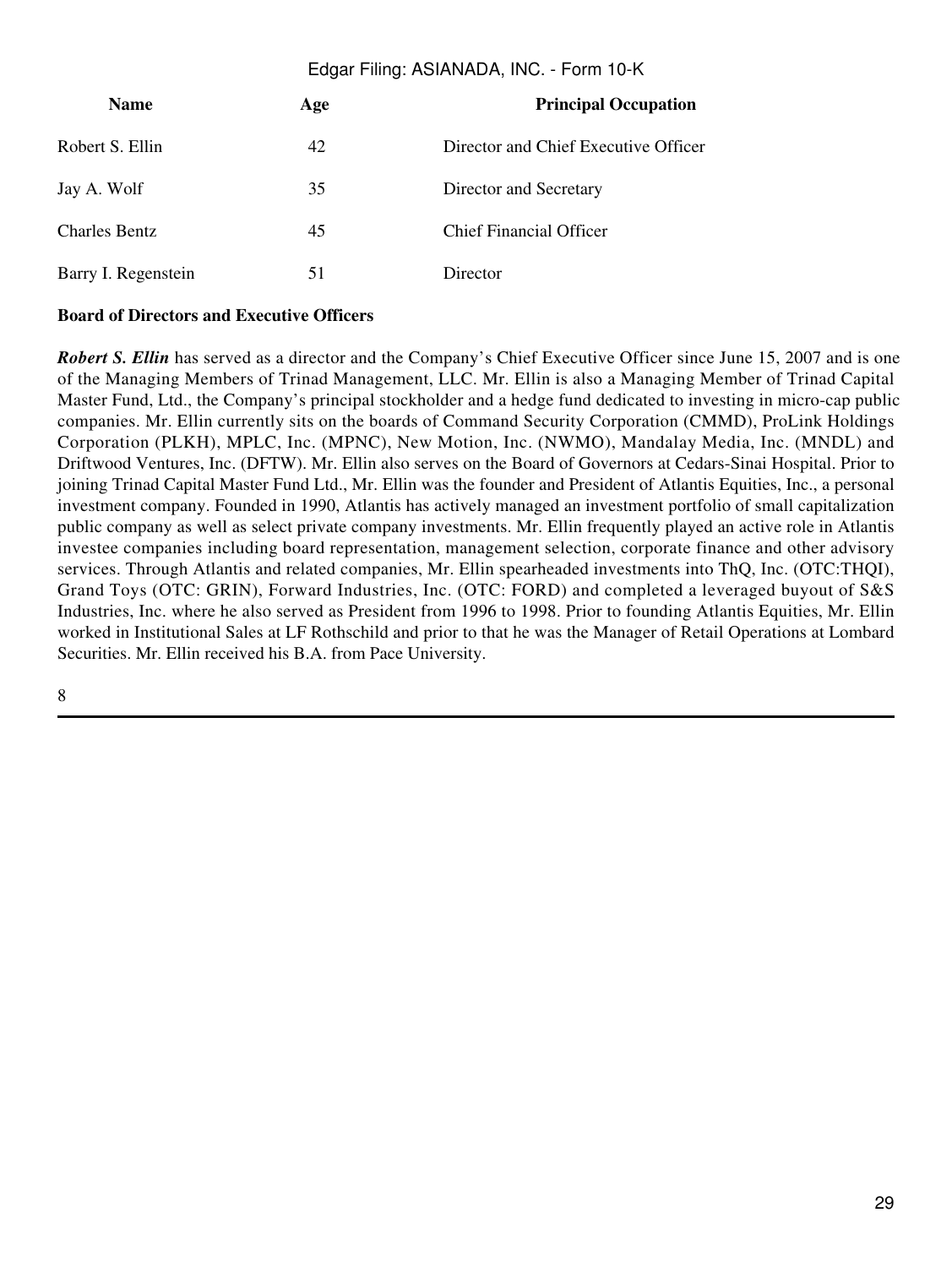*Jay A. Wolf* has served as a director since June 25, 2007 and the Company's Secretary since June 15, 2007 and is one of the Managing Members of Trinad Management, LLC. Mr. Wolf is also a Managing Director of Trinad Capital Master Fund, Ltd. Mr. Wolf currently sits on the boards of Shells Seafood Restaurants (SHLL), ProLink Holdings Corporation (PLKH), Mandalay Media, Inc. (MNDL), Driftwood Ventures, Inc. (DFTW) and Optio Software, Inc. Mr. Wolf has ten years of investment and operations experience in a broad range of industries. Mr. Wolf is a co-founder of Trinad Capital, L.P., where he served as a managing director since its inception in 2003. Prior to founding Trinad, Mr. Wolf served as the Executive Vice-President of Corporate Development for Wolf Group Integrated Communications where he was responsible for the company's acquisition program. Prior to Wolf Group Integrated Communications, Mr. Wolf worked at Canadian Corporate Funding, a Toronto-based merchant bank, in the senior debt department, and subsequently for Trillium Growth, the Canadian Corporate Funding's venture capital fund. Mr. Wolf received his B.A from Dalhousie University.

*Charles Bentz* has served as our Chief Financial Officer since June 15, 2007 and has 20 years of accounting and administrative experience in the asset management industry and is a Certified Public Accountant. Prior to joining to joining Trinad Management, LLC in December of 2006, Mr. Bentz was a Vice President and the Controller of Fletcher Asset Management from October 2005 to May 2006, Vice President, Controller and Head of Fund Administration & Compliance of the Reserve Funds from July 2003 to July 2005, Vice President and head of fund administration & compliance of BlackRock Inc., Vice President and Controller of HHF Acquisition Corp., and Associate Vice President of Prudential Mutual Fund Management. Mr. Bentz is the Chief Financial Officer of Driftwood Ventures, Inc. (DFTW), Zane Acquisition I and Zane Acquisition II. Mr. Bentz began his career at Deloitte & Touche, and holds a Bachelor of Science in Accounting from Villanova University.

*Barry I. Regenstein* has served as a director since June 15, 2007. Mr. Regenstein is also the President and Chief Financial Officer of Command Security Corporation. Trinad Capital Master Fund, Ltd. is a significant shareholder of Command Security Corporation and Mr. Regenstein has formerly served as a consultant for Trinad Capital Master Fund, Ltd. Mr. Regenstein has over 30 years of experience including 25 years in operations and finance of contract services companies. Mr. Regenstein was formerly Senior Vice President and Chief Financial Officer of Globe Ground North America (previously Hudson General Corporation), and previously served as the Company's Controller and as a Vice President. Prior to joining Hudson General Corporation in 1982, he had been with Coopers & Lybrand in Washington, D.C. since 1978. Mr. Regenstein currently sits of the boards of GTJ Co., Inc., ProLink Holdings Corporation (PLKH), Mandalay Media, Inc. (MNDL) Driftwood Ventures, Inc. (DFTW) and MPLC, Inc. (MPNC). Mr. Regenstein is a Certified Public Accountant and received his Bachelor of Science in Accounting from the University of Maryland and an M.S. in Taxation from Long Island University.

### **Audit Committee**

The Company does not currently have an Audit Committee because the Company is not an operating company. If and when the Company finds a suitable merger candidate and successfully enters into a merger transaction whereby a company with assets and operations survives, the Company intends to establish an Audit Committee that fulfills the independent and other requirements promulgated by the SEC.

### **Nominating Committee**

The Company does not currently have a Nominating Committee because the Company is not an operating company. If and when the Company finds a suitable merger candidate and successfully enters into a merger transaction whereby a company with assets and operations survives, the Company intends to establish a Nominating Committee that fulfills the independent and other requirements promulgated by the SEC.

### **Code of Ethics**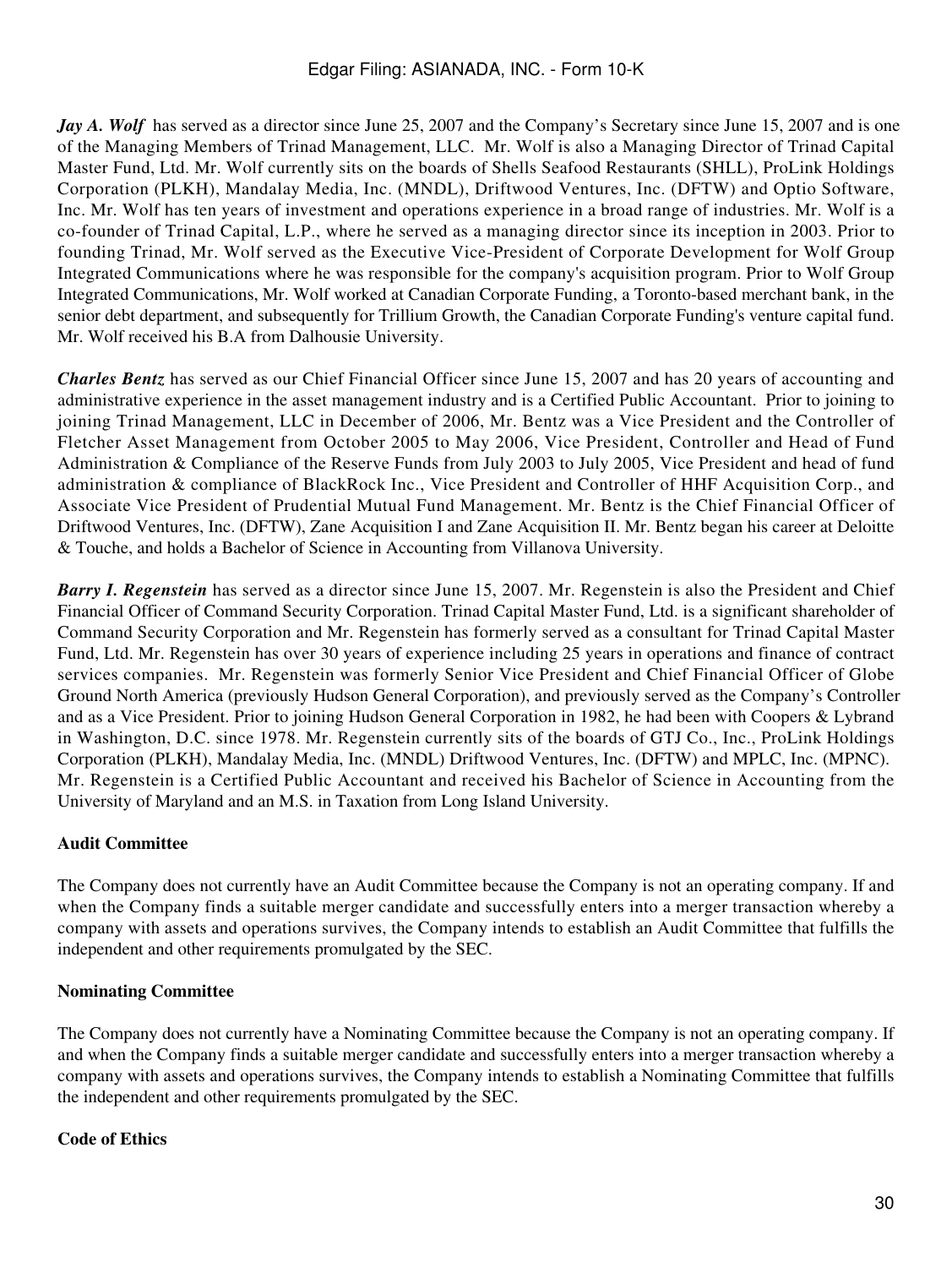The Company does not currently have a code of ethics because the Company is not an operating company. If and when the Company finds a suitable merger candidate and successfully enters into a merger transaction whereby a company with assets and operations survives, the Company intends to establish a code of ethics.

### **Section 16(A) Beneficial Ownership Reporting Compliance**

Section 16(a) of the Securities Exchange Act of 1934, as amended, requires the Company's officers, directors and persons who beneficially own more than ten percent of the Company's Common Stock to file reports of ownership and changes in ownership with the SEC. These reporting persons are also required to furnish the Company with copies of all Section 16(a) forms they file. All of these reports for the fiscal year ended June 30, 2008 were filed in a timely manner.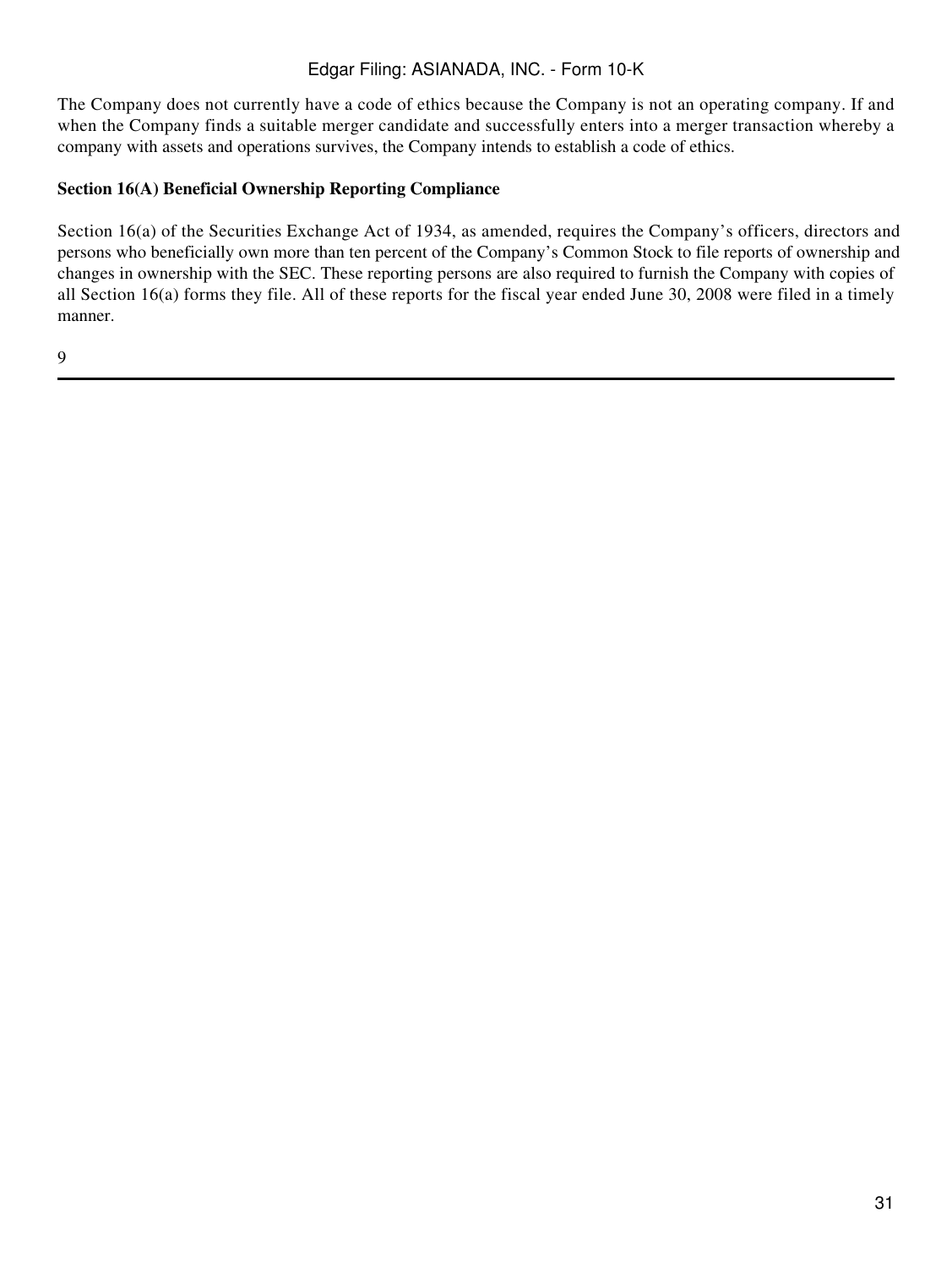### **ITEM 11. EXECUTIVE COMPENSATION**

Other than as described below, the Company does not provide compensation to its directors and executive officers, there are no management agreements with the Company's directors or executive officers and the Company does not anticipate that written agreements will be put in place in the foreseeable future.

On August 1, 2008, the Company entered into Amendment No. 1 to the Management Agreement. Pursuant to the terms of the Management Agreement, Trinad agreed to provide certain management services, including without limitation the sourcing, structuring and negotiation of a potential business combination transaction involving the Company, in consideration for a management fee of \$90,000 per quarter, plus reimbursement of all expenses reasonably incurred by Trinad in connection with the provision of management services, as disclosed in that Current Report on Form 8-K filed with the Commission on July 17, 2007. The Management Agreement is terminable by either party upon written notice, subject to a termination fee of \$1,000,000 upon termination by the Company. Amendment No. 1 provides that payment of the termination fee set forth in Section 7(b) of the Management Agreement may be satisfied by the delivery of shares of the Company's Common Stock or other securities that may be issued by the Company in the event the Company consummates a financing in connection with a change of control or similar transaction involving the Company, calculated based on the value of the shares of Common Stock or other securities sold or issued by the Company in such financing transaction.

On October 31, 2007, the Company entered into non-qualified stock option agreements with the Eligible Participants pursuant to its 2007 Plan, whereby the Company issued 75,000 Options to Jay Wolf, the Secretary of the Company, 50,000 Options to Charles Bentz, the Principal Financial Officer of the Company and 150,000 Options to Robert Ellin, the Principal Executive Officer of the Company. Options were also issued to Directors and consultants of the Company. The Options were issued in connection with services provided to the Company by the Eligible Participants. The Options are exercisable at a price of \$0.09 per share over a four-year period, with one quarter of the Options granted vesting on October 31, 2008, the first anniversary of the grant date, and an additional one-fourth of the total Options vesting annually thereafter. In addition, in the event of a Change of Control (as defined in the Plan), the Options shall become fully vested and immediately exercisable unless the Options have otherwise expired or been terminated pursuant to its terms or the terms of the 2007 Plan.

### **ITEM 12. SECURITY OWNERSHIP OF CERTAIN BENEFICIAL OWNERS AND MANAGEMENT AND RELATED STOCKHOLDER MATTERS**

The following tables set forth certain information regarding the beneficial ownership of the Company's Common Stock as of September 29, 2008, by the (i) named executive officers, (ii) all persons, including groups, known to the Company to own beneficially more than five percent (5%) of the outstanding Common Stock, and (iii) all current executive officers and directors as a group. A person (or group) is deemed to be a beneficial owner of Common Stock that can be acquired by such person or group within 60 days from September 30, 2008, upon the exercise of warrants, options or other rights exercisable for, or convertible into, Common Stock. As of September 30, 2008, there were a total of 8,080,000 shares of Common Stock outstanding.

Except as otherwise indicated, the address of each of the following persons is c/o Asianada, Inc., 2121 Avenue of the Stars, Suite 2550, Los Angeles, California, 90067:

# **CERTAIN HOLDERS OF COMMON STOCK**

**Beneficially Owned as of September 30, 2008 (1) Number of Percent of Shares Class**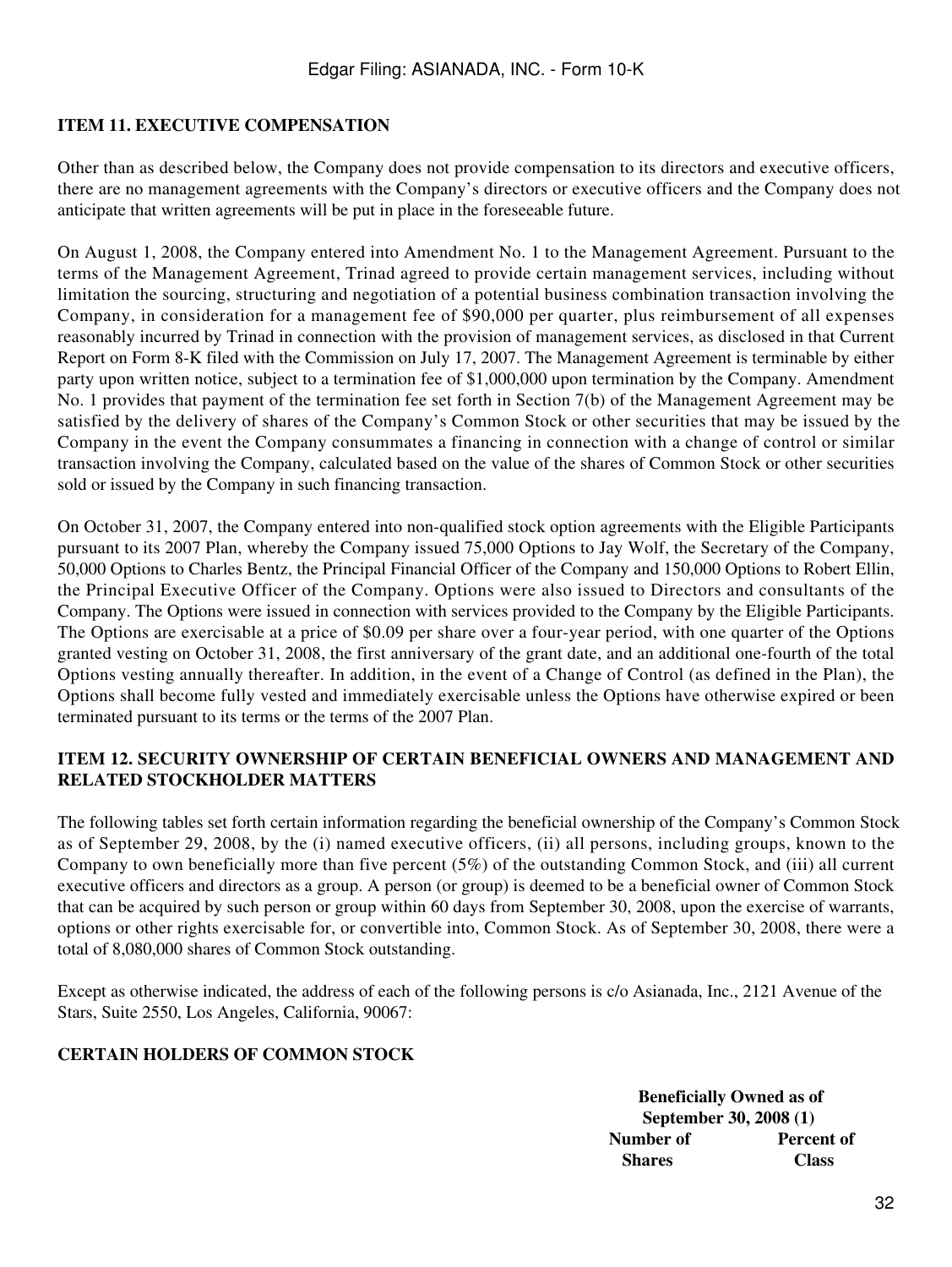### **Name and Address of Owner**

| Trinad Capital Master Fund Ltd. (TCMF)                              | 7,595,200    | 94.00% |
|---------------------------------------------------------------------|--------------|--------|
| Current directors or officers:                                      |              |        |
| Robert S. Ellin                                                     | 7,595,200(1) | 94.00  |
| Jay A. Wolf                                                         | 7,595,200(1) | 94.00  |
| All current directors and named executive officers as a group (four |              |        |
| persons)                                                            | 7,595,200    | 94.00% |

(1) TCMF owns approximately 94% of the Company's outstanding common stock. Robert Ellin and Jay Wolf, two of the Company's directors and executive officers, are the managing members of Trinad Management, LLC which serves as the investment advisor to TCMF. As a result, each of Robert Ellin and Jay Wolf beneficially own an aggregate of 7,595,200 shares of Common Stock. Each of Robert Ellin and Jay Wolf disclaims beneficial ownership of these securities except to the extent of their pecuniary interest therein.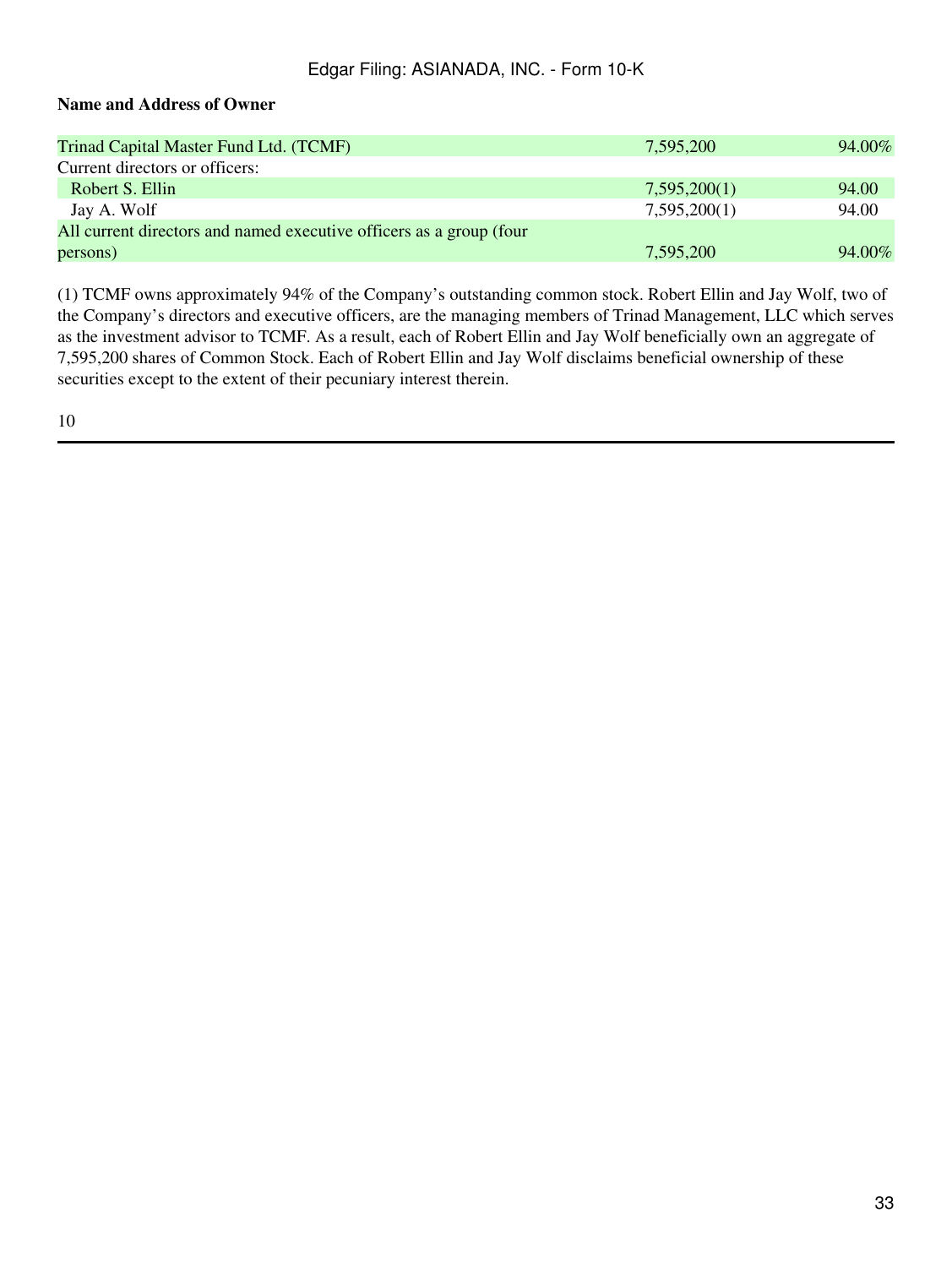### **Changes in Control**

The Company is unaware of any contract or other arrangement the operation of which may at a subsequent date result in a change in control of the Company.

### **ITEM 13. CERTAIN RELATIONSHIPS AND RELATED TRANSACTIONS, AND DIRECTOR INDEPENDENCE**

On August 17, 2007, written consents were obtained from stockholders representing a majority of the Company's outstanding shares of Common Stock approving the Reincorporation of Asianada-Nevada, in Delaware by merger with Asianada-Delaware.

The Reincorporation was effective on September 27, 2007 and resulted in the following: (a) the Company being governed by the laws of the State of Delaware and by a new Certificate of Incorporation and new Bylaws prepared in accordance with Delaware law; (b) the Company's authorized capital stock changed from 75,000,000 shares of authorized capital stock, all of which are Common Stock, par value \$0.001 per share, to 80,000,000 shares of authorized capital stock, consisting of 75,000,000 shares of Common Stock, par value \$0.001 per share, and 5,000,000 shares of "Blank Check" Preferred Stock, par value \$0.001 per share, with the right conferred upon the Board of Directors to set the dividend, voting, conversion, liquidation and other rights, as well as the qualifications, limitations and restrictions with respect to the Preferred Stock as the Board of Directors may determine from time to time; (c) the persons currently serving as officers and directors of the Company continued to serve in their respective capacities after the Reincorporation; and (d) Asianada-Delaware: (i) succeeded to all of the rights, privileges, immunities and powers of the Company; (ii) acquired and possessed all of the property of the Company whether real, personal or mixed; and (iii) assumed all of the debts, liabilities, obligations and duties of the Company. Asianada-Delaware was the surviving Company and operates under the name "Asianada, Inc."

On August 17, 2007, written consents from stockholders representing a majority of the Company's outstanding shares of Common Stock approving the adoption of the 2007 Plan.

Under the 2007 Plan, the Eligible Participants may be issued stock awards as compensation for their services to the Company. The 2007 Plan authorizes and entitles the Company to issue to Eligible Participants awards to purchase up to 1,000,000 shares of Common Stock. The 2007 Plan became effective as of September 27, 2007, and will continue in effect until August 17, 2017.

The Company's 2007 Plan provides that no participant may receive awards for more than 250,000 shares of Common Stock in any fiscal year. Shares of Common Stock reserved for awards under the 2007 Plan that are forfeited or are canceled will be added back to the share reserve available for future awards. However, shares of Common Stock tendered in payment for an award or shares of Common Stock withheld for taxes will not be available again for grant.

On August 1, 2008, the Company entered into Amendment No. 3 to the Loan Agreement. Pursuant to the Loan Agreement, TCMF agreed to provide a loan to the Company in the principal amount of \$500,000, as disclosed in those Current Reports on Form 8-K filed with the Commission on July 17, 2007, November 15, 2007 and April 24, 2008. Pursuant to Amendment No. 3, the Company and TCMF agreed to: (i) increase the principal amount of the Loan to up to \$750,000; (ii) increase the entire outstanding principal amount of the Loan and any accrued interest thereon, which shall be due and payable by the Company upon, and not prior to, a Next Financing (as defined in the Loan Agreement), to an amount of not less than \$1,000,000; and (iii) provide that TCMF may, at is option, receive any payment of principal and interest due on the Loan in the form of Common Stock or other securities that may be issued by the Company in the event the Company consummates a financing in connection with a change of control or similar transaction involving the Company, calculated based on the value of the shares of Common Stock or other securities sold or issued by the Company in such financing transaction.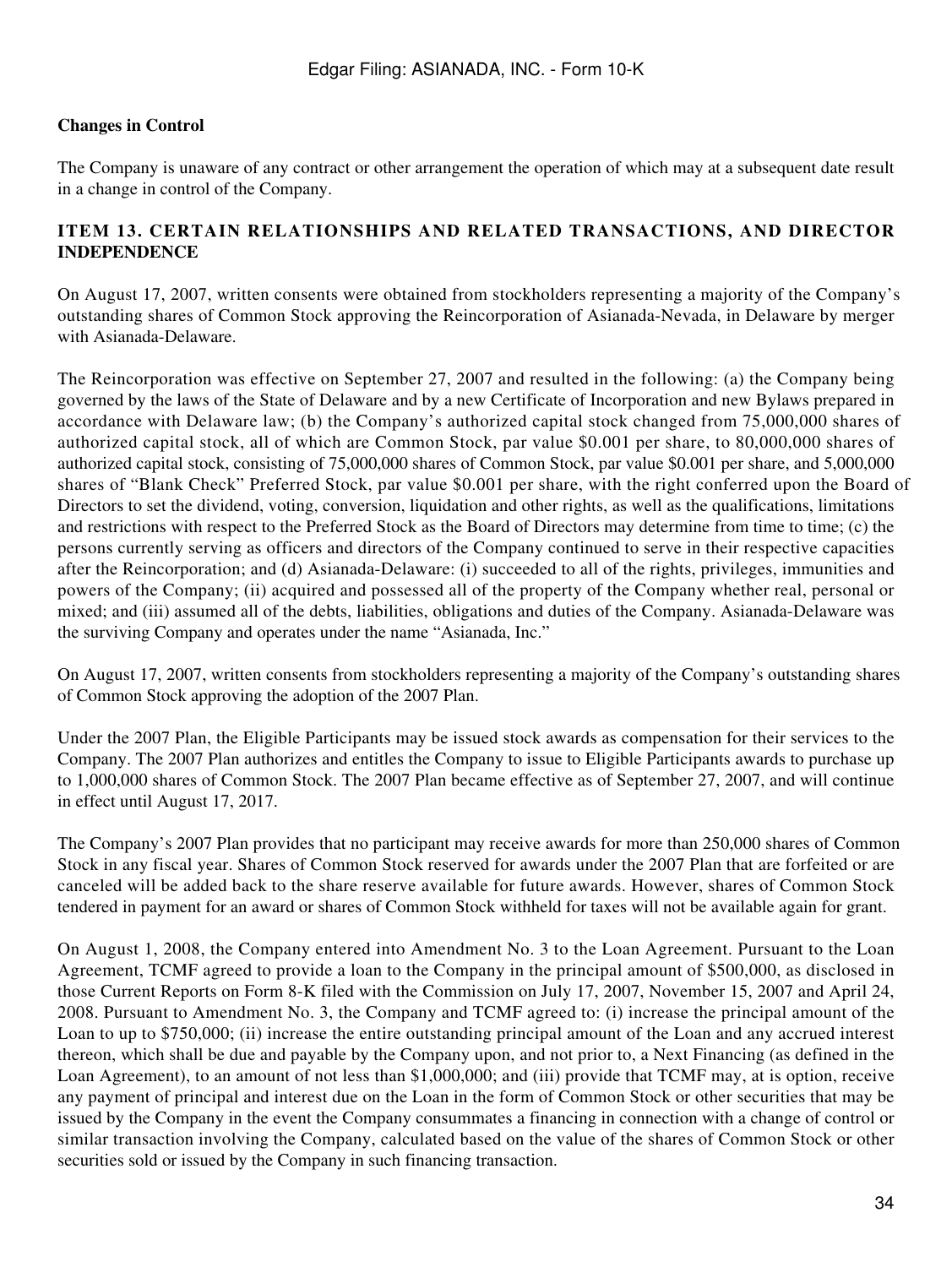On August 1, 2008, the Company entered into Amendment No. 1 to the Management Agreement. Pursuant to the terms of the Management Agreement, Trinad agreed to provide certain management services, including without limitation the sourcing, structuring and negotiation of a potential business combination transaction involving the Company, in consideration for a management fee of \$90,000 per quarter, plus reimbursement of all expenses reasonably incurred by Trinad in connection with the provision of management services, as disclosed in that Current Report on Form 8-K filed with the Commission on July 17, 2007. The Management Agreement is terminable by either party upon written notice, subject to a termination fee of \$1,000,000 upon termination by the Company. Amendment No. 1 provides that payment of the termination fee set forth in Section 7(b) of the Management Agreement may be satisfied by the delivery of shares of the Company's Common Stock or other securities that may be issued by the Company in the event the Company consummates a financing in connection with a change of control or similar transaction involving the Company, calculated based on the value of the shares of Common Stock or other securities sold or issued by the Company in such financing transaction.

The board of directors of the Company currently consists of three members. They are Robert Ellin, Jay Wolf and Barry Regenstein. Mr. Regenstein is an independent director. The Company has determined his independence using the definition of independence set forth in the Nasdaq Marketplace Rules.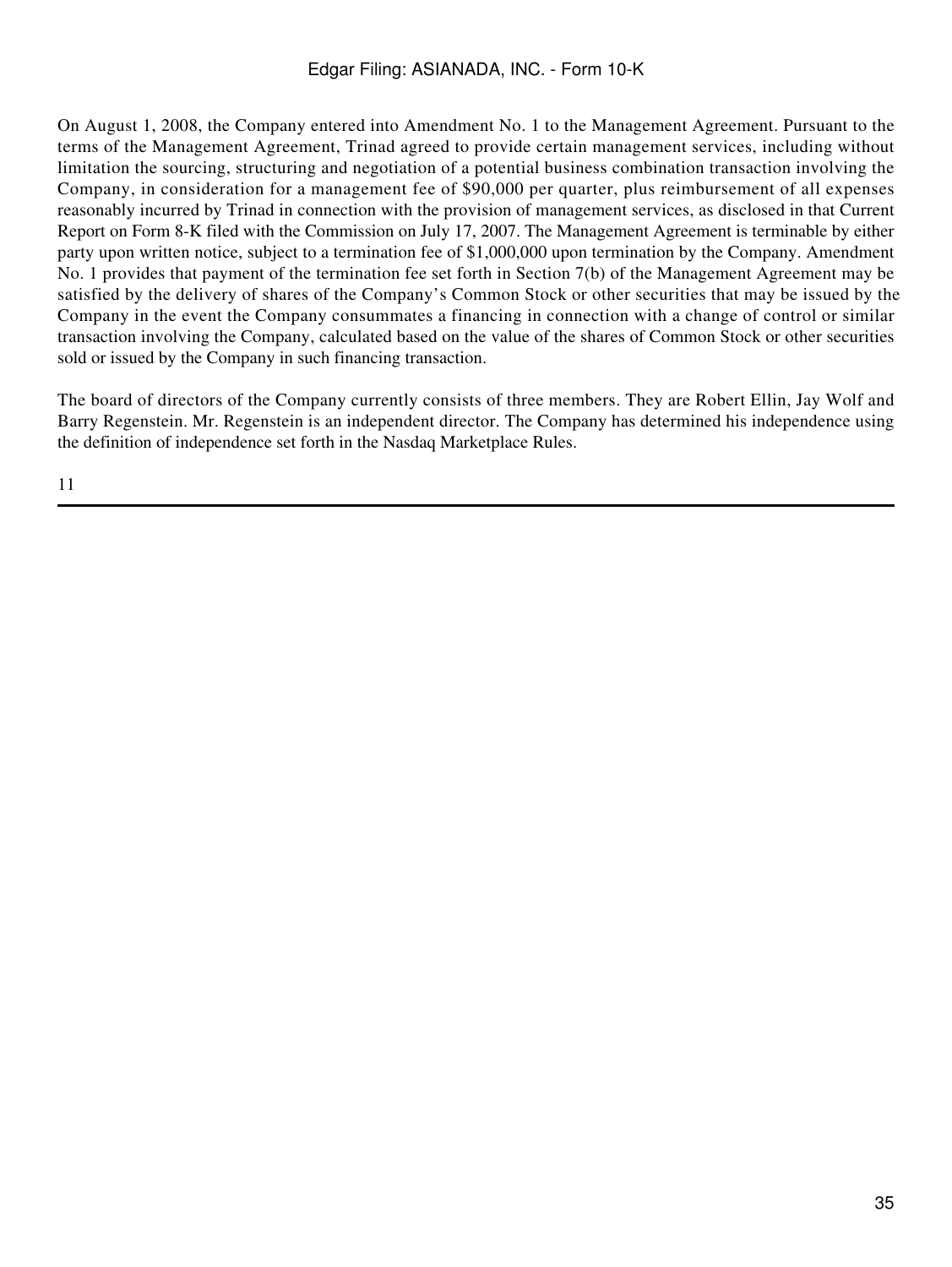### **ITEM 14. PRINCIPAL ACCOUNTANT FEES AND SERVICES.**

The following table presents fees for professional audit services rendered by Madsen and Associates, CPA's Inc for the audit and reviews of the Company's annual financial statements and other audit related services for the years ended June 30, 2008 and 2007:

|                         | <b>Madsen</b> |              |
|-------------------------|---------------|--------------|
|                         | 2008          | 2007         |
| Audit fees: $(1)$       | 3,500         | 2,560        |
| Audit related fees: (2) |               | $\mathbf{0}$ |
| Tax fees: $(3)$         | $\Omega$      | $\mathbf{0}$ |
| All other fees: $(4)$   |               | $\theta$     |
|                         |               |              |
| Total                   | 3,500         | 2,560        |

#### **Policy on Pre-Approval of Audit and Permissible Non-audit Services of Independent Auditors**

Consistent with SEC policies regarding auditor independence, the Board of Directors has responsibility for appointing, setting compensation and overseeing the work of the independent auditor. In recognition of this responsibility, the Board of Directors has established a policy to pre-approve all audit and permissible non-audit services provided by the independent auditor.

Prior to engagement of the independent auditor for the next year's audit, management will submit an aggregate of services expected to be rendered during that year for each of the following four categories of services to the Board of Directors for approval.

1. **Audit** services include audit work performed in the preparation of financial statements, as well as work that generally only the independent auditor can reasonably be expected to provide, including comfort letters, statutory audits, and attest services and consultation regarding financial accounting and/or reporting standards.

2. **Audit-Related** services are for assurance and related services that are traditionally performed by the independent auditor, including due diligence related to mergers and acquisitions, employee benefit plan audits, and special procedures required to meet certain regulatory requirements.

3. **Tax** services include all services performed by the independent auditor's tax personnel except those services specifically related to the audit of the financial statements, and includes fees in the areas of tax compliance, tax planning, and tax advice.

4. **Other Fees** are those associated with services not captured in the other categories.

Prior to engagement, the Board of Directors pre-approves these services by category of service. The fees are budgeted and the Board of Directors requires the independent auditor and management to report actual fees versus the budget periodically throughout the year by category of service. During the year, circumstances may arise when it may become necessary to engage the independent auditor for additional services not contemplated in the original pre-approval. In those instances, the Board of Directors requires specific pre-approval before engaging the independent auditor.

The Board of Directors may delegate pre-approval authority to one or more of its members. The member to whom such authority is delegated must report, for informational purposes only, any pre-approval decisions to the Board of Directors at its next scheduled meeting.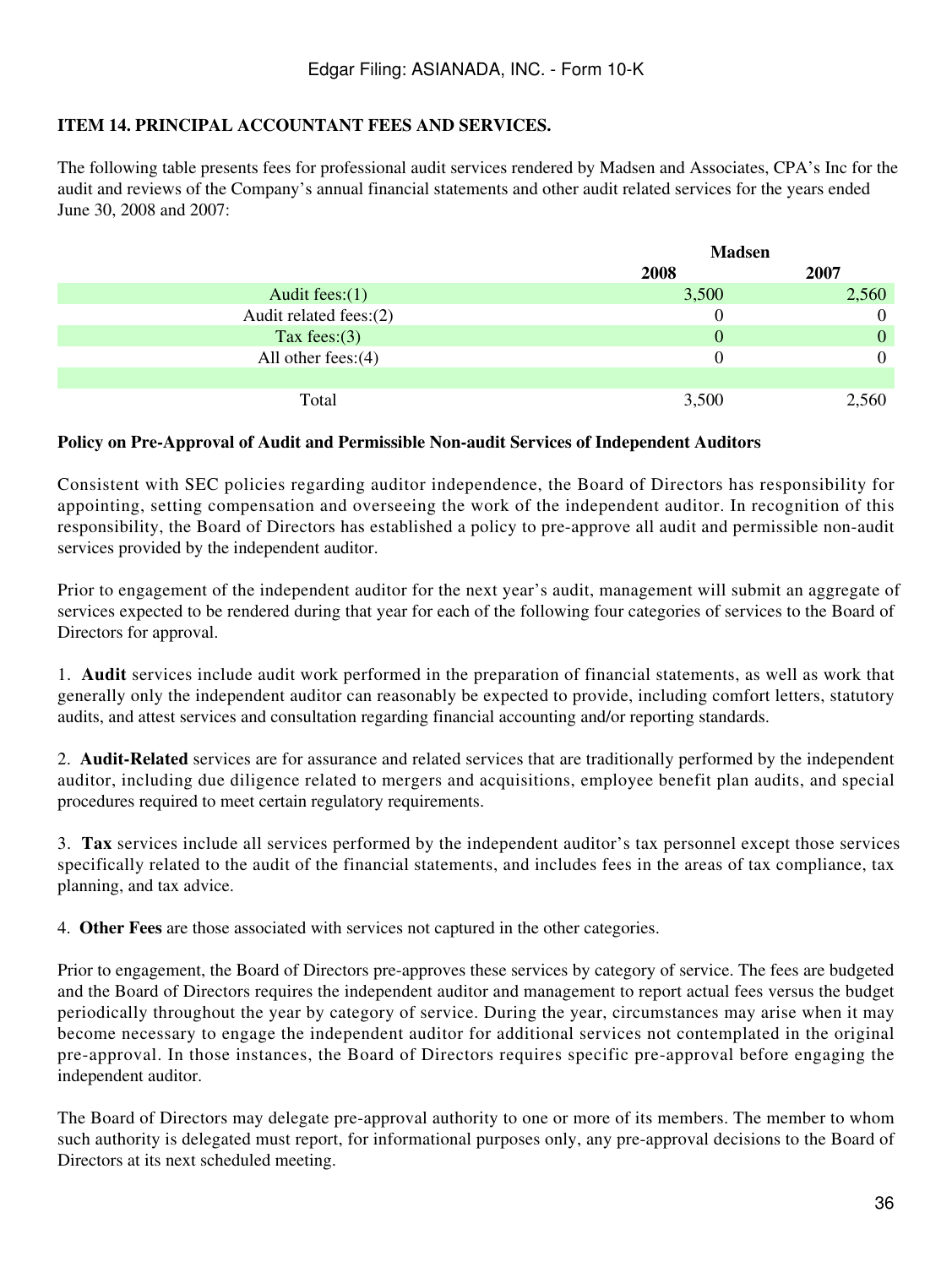The Company's Board of Directors pre-approved the retention of Madsen and Associates, CPA's Inc. for all audit and audit-related services during fiscal 2008.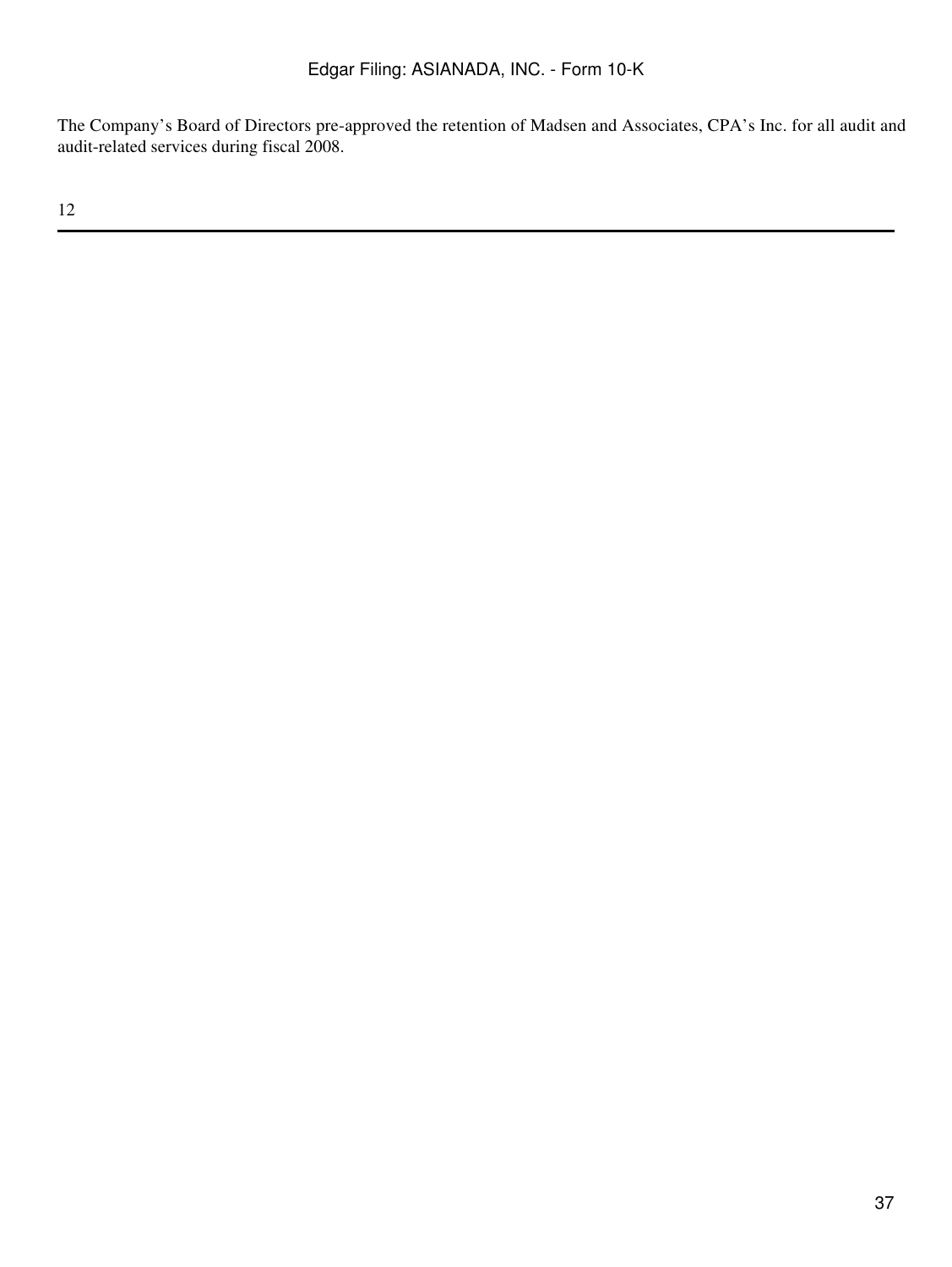# **PART IV**

### **ITEM 15. EXHIBITS AND FINANCIAL STATEMENT SCHEDULES**

| <b>EXHIBIT NUMBER</b> | <b>DESCRIPTION OF EXHIBIT</b>                                                                                                                                                                                                                                                                           |
|-----------------------|---------------------------------------------------------------------------------------------------------------------------------------------------------------------------------------------------------------------------------------------------------------------------------------------------------|
| 2.1                   | Plan and Agreement of Merger dated August 17, 2007 between the Company and<br>Asianada, Inc., a Nevada Company (previously filed with the Commission on the<br>Company's DEF 14C Information Statement filed on September 5, 2007 and incorporated<br>herein by reference)                              |
| 3.1                   | Certificate of Incorporation (previously filed with the Commission as Exhibit 3.1 to the<br>Company's Annual Report on Form 10-KSB filed on October 15, 2007 and incorporated<br>herein by reference)                                                                                                   |
| 3.2                   | Bylaws (previously filed with the Commission as Exhibit 3.2 to the Company's Annual<br>Report on Form 10-KSB filed on October 15, 2007 and incorporated herein by reference)                                                                                                                            |
| 10.1                  | Loan Agreement with Trinad Capital Master Fund, Ltd., dated July 11, 2007 (previously<br>filed with the Commission as Exhibit 10.1 to the Company's Current Report on Form 8-K<br>filed on July 17, 2007 and incorporated herein by reference)                                                          |
| 10.2                  | Amendment 1 to Loan Agreement with Trinad Capital Master Fund, Ltd., dated November<br>15, 2007 (previously filed with the Commission as Exhibit 10.1 to the Company's Current<br>Report on Form 8-K filed on November 15, 2007 and incorporated herein by reference)                                   |
| 10.3                  | Amendment 2 to Loan Agreement with Trinad Capital Master Fund, Ltd., dated April 18,<br>2008. (previously filed with the Commission as Exhibit 10.1 to the Company's Current<br>Report on Form 8-K/A filed on April 24, 2008 and incorporated herein by reference)                                      |
| 10.4                  | Amendment No. 3 to the Loan Agreement, by and between Asianada Inc. and Trinad<br>Capital Master Fund, Ltd., dated August 1, 2008 (previously filed with the Commission as<br>Exhibit 10.2 to the Company's Current Report on Form 8-K filed on August 7, 2008 and<br>incorporated herein by reference) |
| 10.5                  | Commercial Lease Agreement with Trinad Management, LLC, dated May 1, 2008.<br>(previously filed with the Commission as Exhibit 10.1 to the Company's Current Report on<br>Form 8-K filed on May 7, 2008 and incorporated herein by reference)                                                           |
| 10.6                  | Management Agreement dated July 11, 2007 between the Registrant and Trinad<br>Management, LLC (previously filed with the Commission as Exhibit 10.2 to the Company's<br>Current Report on Form 8-K filed on July 17, 2007 and incorporated herein by reference)                                         |
| 10.7                  | Amendment No. 1 to the Management Agreement, by and between Asianada, Inc. and<br>Trinad Management, LLC, dated August 1, 2008 (previously filed with the Commission as<br>Exhibit 10.1 to the Company's Current Report on Form 8-K filed on August 7, 2008 and<br>incorporated herein by reference)    |
| 10.8                  | 2007 Employee, Director and Consultant Stock Plan (previously filed with the Commission<br>as Exhibit 10.3 to the Company's Annual Report on Form 10-KSB filed on October 15,                                                                                                                           |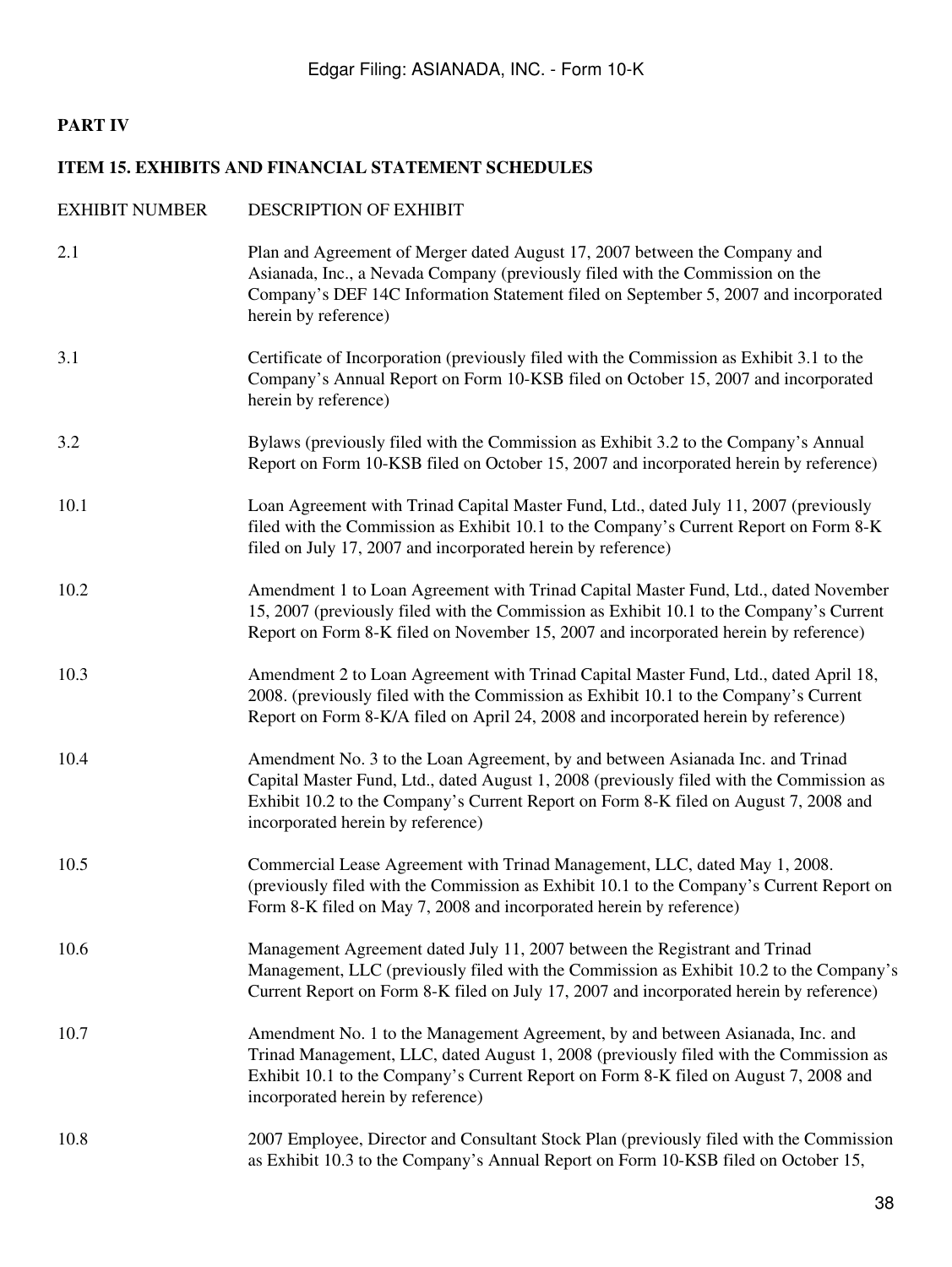# 2007 and incorporated herein by reference) 10.9 Amended and Restated Non-Qualified Stock Option Agreement (previously filed with the Commission as Exhibit 10.1 to the Company's Quarterly Report on Form 10-QSB filed on November 14, 2007 and incorporated herein by reference) 10.10 Form of Incentive Stock Option Agreement (previously filed with the Commission as Exhibit 10.5 to the Company's Annual Report on Form 10-KSB filed on October 15, 2007 and incorporated herein by reference) 31.1 Certification of Chief Executive Officer \* 31.2 Certification of Chief Financial Officer \* 32 Certification of Principal Executive Officer and Principal Financial Officer pursuant to U.S.C.Section 1350 \* \* Filed herewith. Edgar Filing: ASIANADA, INC. - Form 10-K